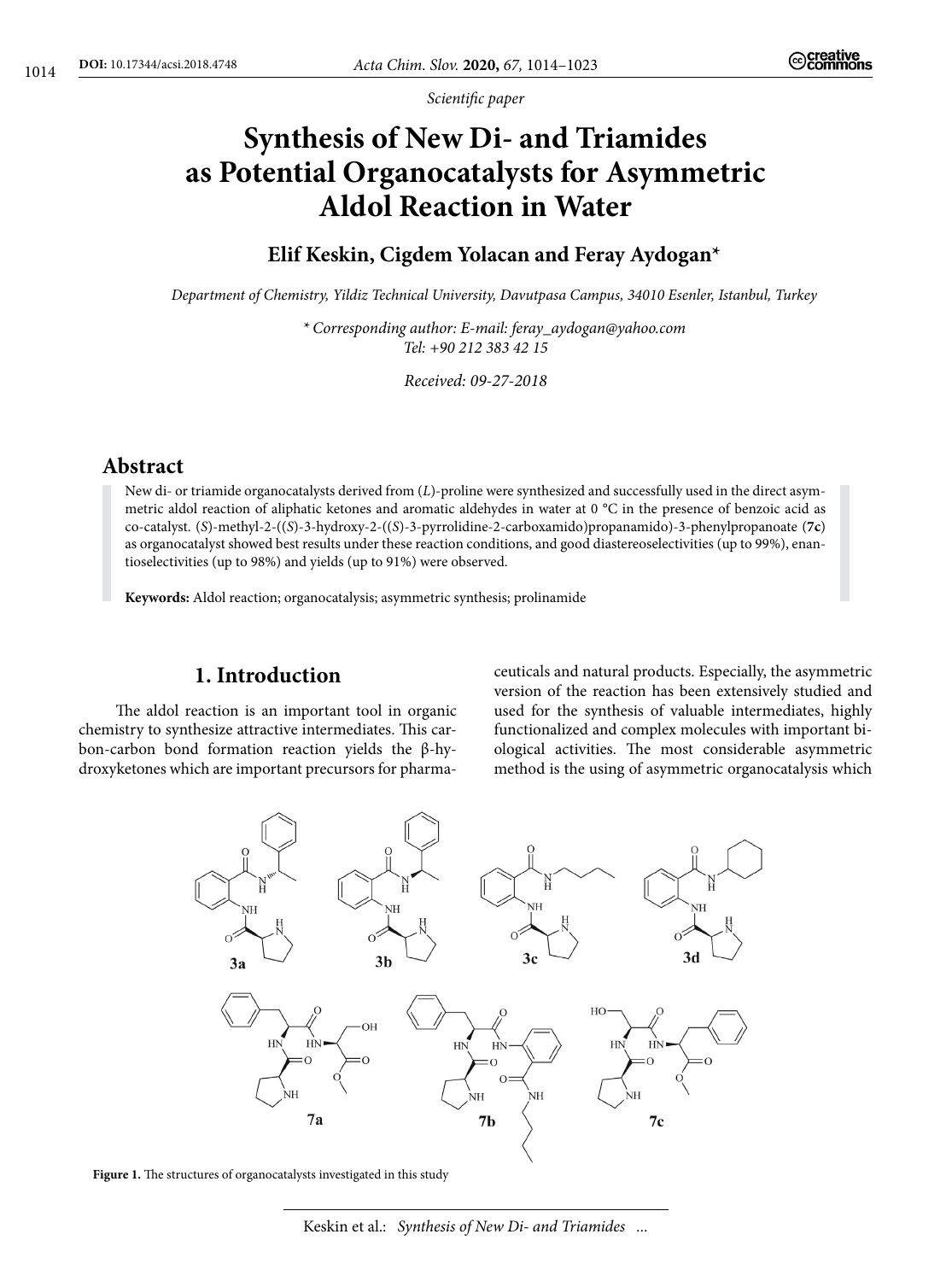are non-metal, small, easily synthesizable organic compounds with low toxicity and mostly natural products.<sup>1-3</sup> Among these natural organocatalysts, *L*-proline is the corner stone of natural amino acid organocatalysts and used successfully to catalyze various organic reactions. $4-7$  But, this small organic compound has some drawbacks such as low solubility, low yields and low enantioselectivity with aromatic aldehydes as organocatalyst in asymmetric aldol condensation.8 To overcome these drawbacks, some derivatives of proline had been succesfully synthesized and used in asymmetric aldol reaction and new modifications on proline are still under investigation. $9-24$  Especially, proline based amides have been used succesfully for this reaction.25–30 These derivatives have some advantages such as easy preperation, high stability and the presence of important functional groups. The catalytic effect of these catalysts based on secondary amine group on the pyrrolidine ring which form enamine to activate carbonyl group and the hyrogen bond donors which improve the activation of electrophile and selectivity. These advantages make them one of the most popular organocatalysts for organic synthesis and the design and investigation of new proline based amides as organocatalysts for various organic reactions is still under investigation by several research groups.31,32

In our continuing research on the synthesis of chiral organocatalysts and their investigation in direct asymmetric aldol reaction, we have investigated the catalytic potential of some proline amide derivatives and also 1,2,3,4-tetrahydroisoquinoline and thiazolidine-4-carboxylic acid amide derivatives.<sup>33-36</sup> Now we herein report the synthesis of new proline based amides (**3a–d** and **7a– c**) (Figure 1) and their application in asymmetric direct aldol reaction.

## **2. Results and Discussion**

The reaction of Boc-protected *L*-proline with aminobenzamide derivatives (**1a–d**) which were synthesized by the reaction of isatoic anhydride with some amines and subsequent deprotection of products (**2a–d**) gave new pro-



**Scheme 2.** The synthetic route for compounds **7a–c.**

Keskin et al.: *Synthesis of New Di- and Triamides ...*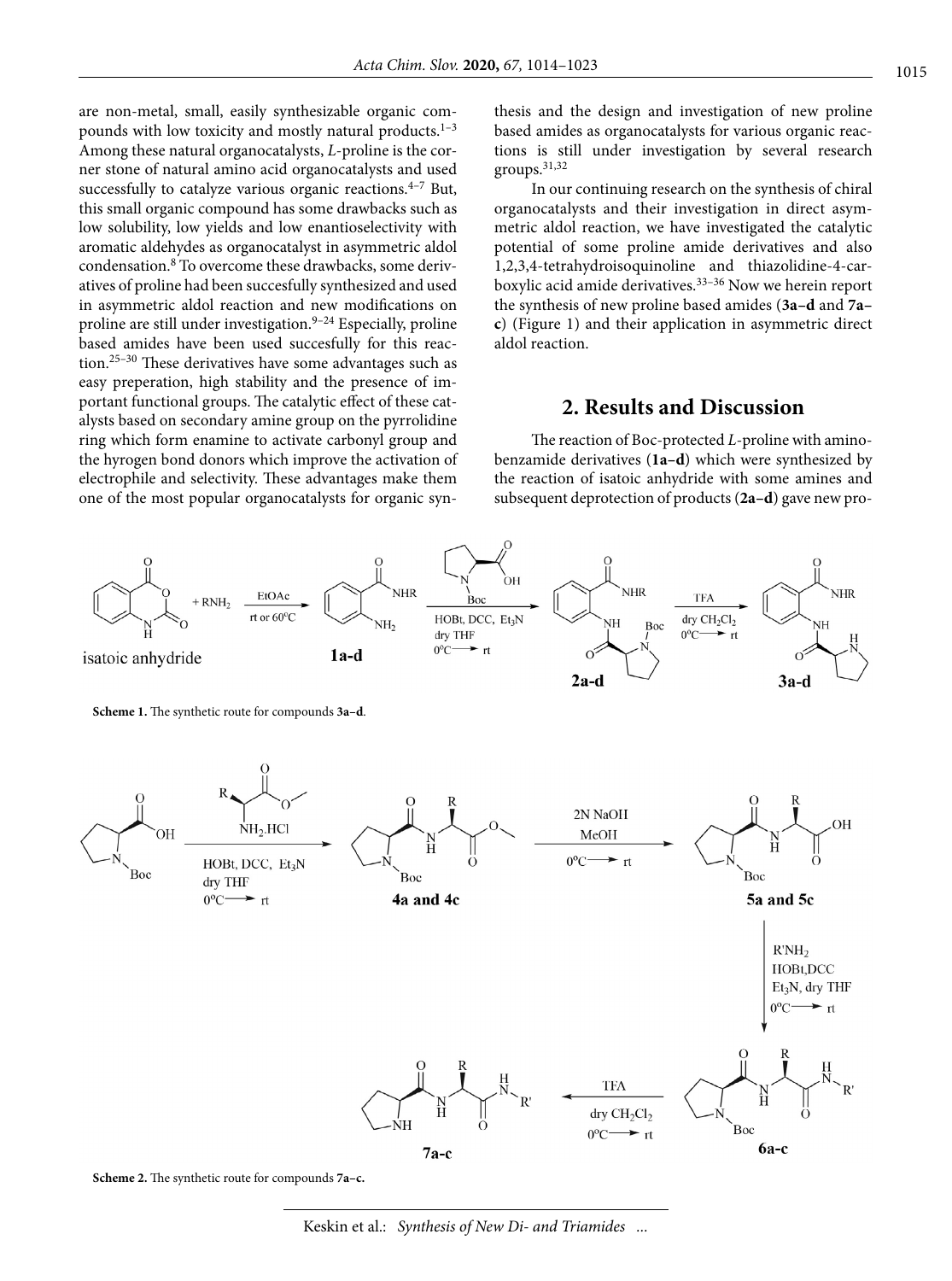line based diamides (**3a–d**) (Scheme 1). Aminobenzamides (1a-d) were known in the literature<sup>37,38</sup> and the IR, 1H NMR and MS data of the compounds **1a–d** were in accordance with those data. The characterization of unknown compounds **2a–d** and **3a–d** were performed from their spectral data.

**Table 1**. Catalytic activities of di- and tri-amides.

|                      | H.<br>O<br>NO <sub>2</sub> | catalyst 3a-d<br>and 7a-c<br>$(10 \text{ mol\%})$<br>benzoic acid (10 mol%)<br>solvent, rt | O               | OH<br>ξ<br>ξ<br>8a     | NO <sub>2</sub>           |
|----------------------|----------------------------|--------------------------------------------------------------------------------------------|-----------------|------------------------|---------------------------|
| Catalyst             | Solvent                    | Reaction                                                                                   | dr <sup>a</sup> | ee <sup>a</sup> $(\%)$ | <b>Yield</b> <sup>b</sup> |
| $(10 \text{ mol})\%$ |                            | time (h)                                                                                   | (syn/anti)      | (anti)                 | $(\%)$                    |
| 3a                   | <b>DCM</b>                 | 72                                                                                         | 1/1.7           | 16.7                   | 84.2                      |
| 3a                   | H <sub>2</sub> O           | 24                                                                                         | 1/2.2           | 32.0                   | 79.9                      |
| 3a                   | none                       | 48                                                                                         | 1/1.5           | 32.4                   | 77.7                      |
| 3 <sub>b</sub>       | DCM                        | 72                                                                                         | 1/1.7           | 21.6                   | 58.8                      |
| 3 <sub>b</sub>       | H <sub>2</sub> O           | 24                                                                                         | 1/2.6           | 42.4                   | 83.0                      |
| 3c                   | <b>DCM</b>                 | 72                                                                                         | 1/2.3           | 24.7                   | 58.4                      |
| 3c                   | $H_2O$                     | 72                                                                                         | 1/1.8           | 34.5                   | 75.7                      |
| 3c                   | none                       | 48                                                                                         | 1/1.7           | 34.9                   | 83.1                      |
| 3d                   | <b>DCM</b>                 | 72                                                                                         | 1/2.1           | 28.8                   | 80.6                      |
| 3d                   | H <sub>2</sub> O           | 24                                                                                         | 1/1.9           | 45.9                   | 95.8                      |
| 3d                   | none                       | 48                                                                                         | 1/1.6           | 29.0                   | 86.2                      |
| 7a                   | <b>DCM</b>                 | 72                                                                                         | 1/2.7           | 47.9                   | 86.9                      |
| 7a                   | H <sub>2</sub> O           | 24                                                                                         | 1/3.9           | 65.5                   | 70.3                      |
| 7a                   | none                       | 24                                                                                         | 1/1.6           | 68.3                   | 63.7                      |
| 7b                   | <b>DCM</b>                 | 72                                                                                         | 1/3.5           | 50.7                   | 76.0                      |
| 7b                   | H <sub>2</sub> O           | 24                                                                                         | 1/2.5           | 32.0                   | 91.0                      |
| 7 <sub>b</sub>       | none                       | 48                                                                                         | 1/2.7           | 53.3                   | 96.0                      |
| 7c                   | <b>DCM</b>                 | 72                                                                                         | 1/3.9           | 78.5                   | 52.0                      |
| 7c                   | $H_2O$                     | 48                                                                                         | 1/9.3           | 90.6                   | 89.4                      |
| 7c                   | none                       | 72                                                                                         | 1/4.7           | 87.5                   | 96.0                      |
| 7c                   | H <sub>2</sub> O/THF(2/1)  | 72                                                                                         | 1/5.6           | 89.4                   | 88.1                      |

<sup>a</sup> Determined by chiral-phase HPLC analysis. <sup>b</sup> Combined yields of isolated diastereomers.

Compounds 7a–c were synthesized by a reaction sequence as amidation, hydrolysis, second amidation and deprotection reactions starting from Boc-protected proline and some amino acid esters and amine (Scheme 2). All new compounds were in accordance with their spectral data.

The reaction of *p*-nitrobenzaldehyde with cyclohexanone under diferent conditions was chosen as a model reaction to investigate the catalytic activities of amide compounds **3 a–d** and **7 a–c,** in direct asymmetric aldol reactions. First, the reaction was carried out with new amide compounds in water or dichloromethane (DCM), or without any solvent in the presence of benzoic acid (BA) as co-catalyst at room temperature. The results are shown in the Table 1. Compound **7c** showed the best catalytic activity with good diastereoselectivity (90%), enantioselectivity (91%) and yield (89%). The poor activities of **3 a–d** can be interpreted that the planar phenyl rings prevent the appropriate arrangement in the transition state due to the sterical effect and thus these compounds did not show good asymmetric induction. Compounds **7a** and **7b** also showed lower selectivities due to the steric effect of phenyl group. The best asymmetric induction was obtained with **7c**, which has less steric effect around proline NH and prolinamide NH. It is also thought that the OH group is effective in asymmetric induction through hydrogen bond formation.

Then, various co-catalysts containing 4-nitrobenzoic acid (4-NBA), (2*R*, 3*R*)-(+)-tartaric acid (2*R*, 3*R*-TA), acetic acid (AcOH) and benzoic acid (BA) were also tested at 0 °C and room temperature to determine the optimum conditions with the best organocatalyst **7c**. As it can be seen from the Table 2, the best results were obtained at 0 °C in the presence of BA as co-catalyst in water.

With these promising results, the substrates in the reaction were broadened with different aliphatic ketones and aromatic aldehydes in the presence of organocatalyst **7c** under the optimum conditions (Table 3). All aldol products are known in the literature, and their structures

|                                    | $\Omega$<br>$+$<br>NO <sub>2</sub> | catalyst 7c<br>$(10 \text{ mol})\%$<br>H <sub>2</sub> O<br>co-catalyst (10 mol%) | Ω                      | ОH<br><b>8a</b>           | NO <sub>2</sub>            |                    |
|------------------------------------|------------------------------------|----------------------------------------------------------------------------------|------------------------|---------------------------|----------------------------|--------------------|
| Catalyst<br>$(10 \text{ mol } \%)$ | Co-catayst<br>$(10 \text{ mol})\%$ | <b>Temperature</b><br>time (h)                                                   | Reaction<br>(syn/anti) | dr <sup>a</sup><br>(anti) | ee <sup>a</sup> (%)<br>(%) | Yield <sup>b</sup> |
| 7c                                 | $4-NBA$                            | rt                                                                               | 72                     | 1/4.5                     | 90.1                       | 79.6               |
| 7c                                 | $(2R-3R)$ -TA                      | rt                                                                               | 72                     | 1/1.9                     | 73.1                       | 54.0               |
| 7c                                 | AcOH                               | rt                                                                               | 48                     | 1/5.6                     | 92.2                       | 77.6               |
| 7c                                 | BA                                 | rt                                                                               | 12                     | 1/8.6                     | 87.9                       | 50.0               |
| 7c                                 | BA                                 | $0^{\circ}C$                                                                     | 72                     | 1/12.7                    | 95.4                       | 91.3               |
| $7c(5% \text{ mol})$               | <b>BA</b>                          | $0^{\circ}$ C                                                                    | 72                     | 1/2.9                     | 84.5                       | 27.4               |
| 7c                                 | $4-NBA$                            | $0^{\circ}C$                                                                     | 72                     | 1/12.3                    | 93.8                       | 94.6               |

**Table 2**. Catalytic acitivity of organocatalyst **7c** under various conditions.

 $H$  $\overline{O}$ 

<sup>a</sup> Determined by chiral-phase HPLC analysis. <sup>b</sup> Combined yields of isolated diastereomers.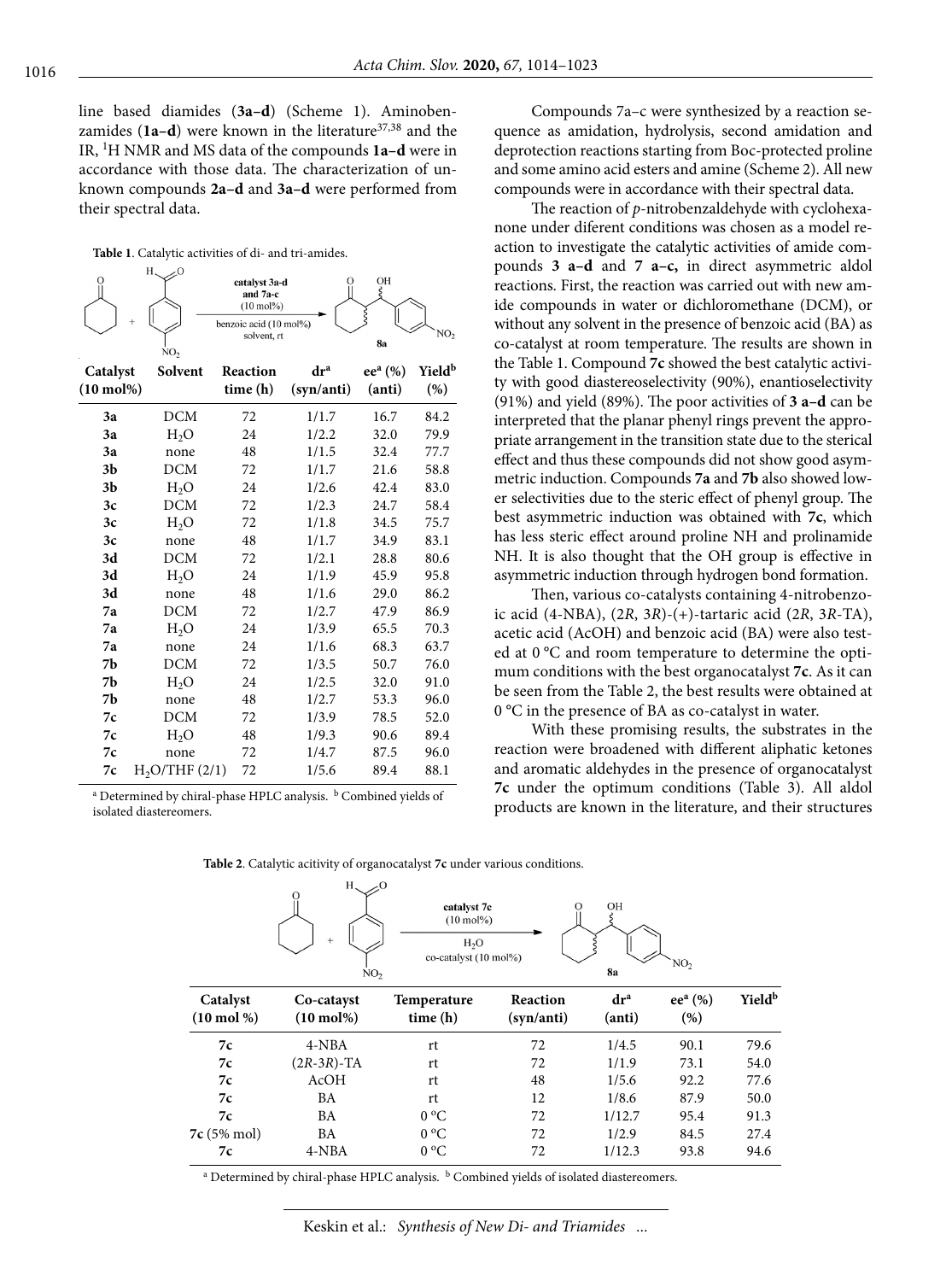**Table 3**. Aldol reactions of different aldehydes and ketones catalyzed by **7c.**



| dr <sup>a</sup><br>Reaction | ee <sup>a</sup> (%) | Yield <sup>b</sup> |
|-----------------------------|---------------------|--------------------|
| time(h)<br>(syn/anti)       | (anti)              | (%)                |
| 1/12.7                      | 95.4                | 91.3               |
| 1/222.2                     | 90.9                | 53.9               |
| 1/39.5                      | 93.4                | 66.5               |
| 1/3.2                       | 91.9                | 59.2               |
| 1/20.0                      | 34.8                | 62.9               |
| 1/19.6                      | 94.0                | 64.5               |
| 1/0.7                       | 98.3 <sup>c</sup>   | 73.4               |
| $-$                         | 60.4                | 40.0               |
|                             |                     |                    |

<sup>a</sup> Determined by chiral-phase HPLC analysis. <sup>b</sup> Combined yields of isolated diastereomers. *<sup>c</sup> syn* isomer.

are in agreement with the literature data.<sup>39,40</sup> The diastereomeric ratios and enantiomeric excesses were determined by chiral HPLC analysis of the products by using literature methods.41–43

## **3. Conclusion**

In conclusion, we have designed and synthesized new di- or triamide organocatalysts derived from (*L*)-proline and successfully used in the direct asymmetric aldol reaction of aliphatic ketones and aromatic aldehydes in water. Among the catalysts investigated in this study, catalyst **7c**  gave the best diastereoselectivities (up to 99%), enantioselectivities (up to 98%) and yields (up to 91%) when different aliphatic ketones and aromatic aldehydes with electron withdrawing groups were used. Furthermore, these catalysts showed their best catalytic activities in water which is also an important contribution to green chemistry requirements.

## **4. Experimental**

#### **General**

All reagents were of commercial quality and reagent quality solvents were used without further purification. IR spectra were determined on a Perkin Elmer, Spectrum One FT-IR spectrometer and Bruker Tensor 27 spectrometer. NMR spectra were recorded on Bruker Avance III 500 MHz and Varian-INOVA 500 MHz NMR spectrometer. Chemical shifts  $\delta$  are reported in ppm with TMS as internal standart and the solvents were  $CDCl<sub>3</sub>$  and  $CD<sub>3</sub>OD$ . Column chromatography was conducted on silica gel 60 (40–63 μM). TLC was carried out on aluminum sheets precoated with silica gel  $60F_{254}$  (Merck). GC-MS spectrum was recorded on Agilent 6890N-GC-System-5973 IMSD spectrometer. LC-MS (QTOF) spectra were obtained on Agilent G6530B model TOF/Q-TOF Mass Spectrometer. Optical rotations were measured with Bellingham Stanley ADP-410 Polarimeter. Chiral HPLC analyses were performed with Shimadzu HPLC (Daicel Chiralpak AD and AD-H columns) equipped with SPD-20A detector and isopropanol/hexane mixtures as the eluent. The protection of *L*-proline was carried out according to the literature procedure.44 Spectroscopic data of this compound were in accordance with its structure.

## **General Procedure for the Synthesis of Aminobenzamid Derivatives (1a–d)**

The corresponding amines (1.15 mmol) were added to isatoic anhydride (1.00 mmol), dissolved in ethyl acetate and stirred at room tempearature for 5 hours (for compound **1a** at 60 °C for 1.5 hours). The precipitates were filtered and the crude products were purified by crystallization or column chromatography.

#### **General Procedure for Amidation Reactions**

1-Hydroxy-1*H*-benzotriazole (HOBt, 1.00 mmol) was added to the stirred solution of Boc-protected acid (0.92 mmol) in dry THF. After 10 min stirring at  $0^{\circ}$ C under nitrogen, dicyclohexylcarbodiimide (DCC) (1.00 mmol) was added. The mixture was stirred at 0 °C for 1 h, and the amine (1.02 mmol) was added. In the case of amino acid ester hydrochloride, to the suspension of amino acid ester hydrochloride in dry THF, triethylamine (0.5 mL) was added, and stirred at room temperature for 1 h. This solution was then added to the first mixture. The reaction mixture was then stirred at room temperature for 24 h, and the reaction monitored by TLC. The formed precipitate was removed by filtration, and filtrate evaporated under vacuum. The residue was dissolved in 50 mL of ethyl acetate, and resultant solution washed successively with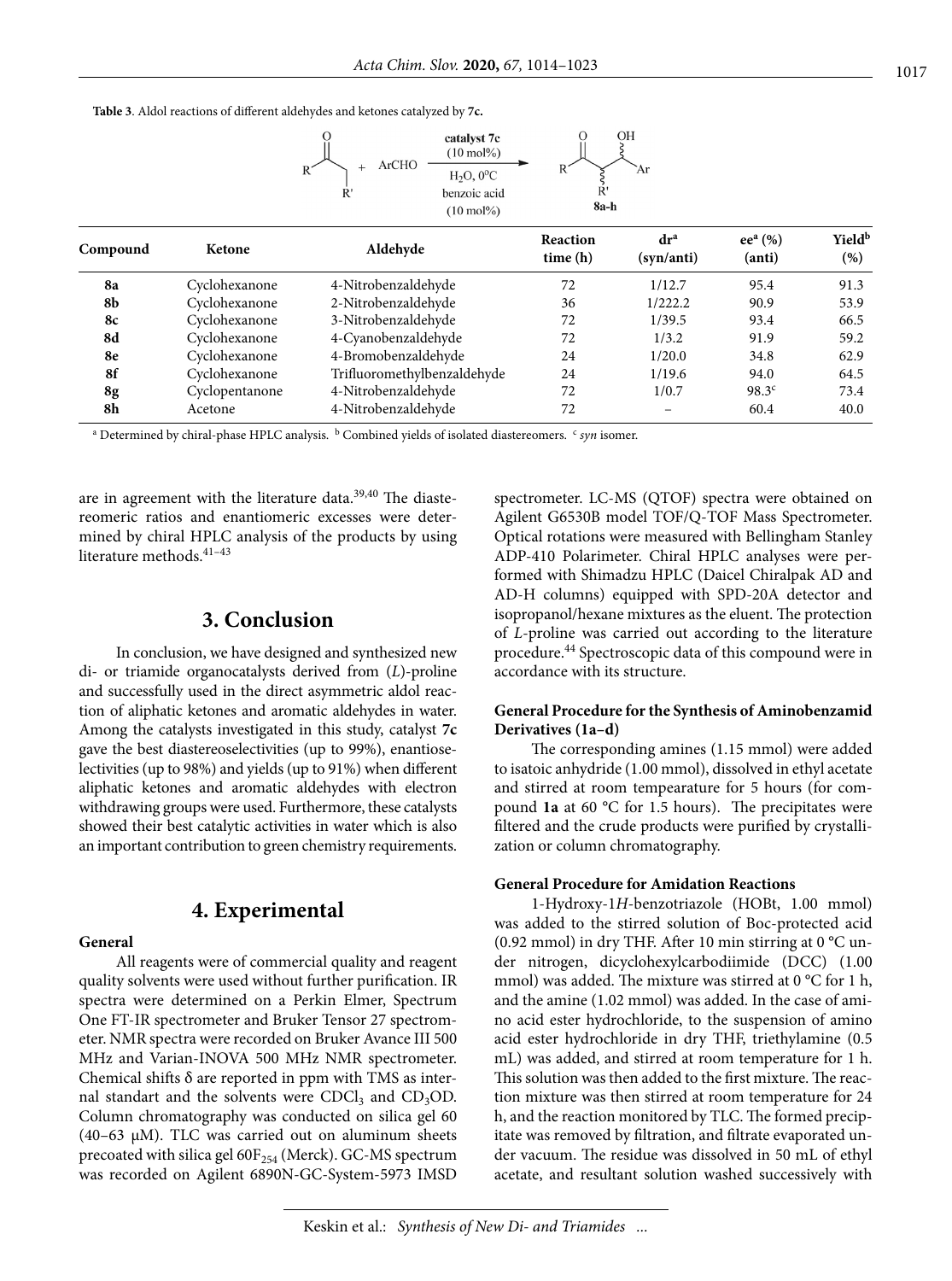saturated aqueous solution of NaHCO<sub>3</sub> (30 mL  $\times$  3), 5% aqueous solution of KHSO<sub>4</sub> (30 mL  $\times$  3) and saturated aqueous solution of NaCl (30 mL  $\times$  3) and finally dried with anhydrous  $Na<sub>2</sub>SO<sub>4</sub>$ . After filtration, the mixture was evaporated under vacuum to give the crude products **2a– d, 4a, 4c** and **6a–c** which were purified by column chromatograpy on silica gel.

#### **General Procedure for Hydrolysis to Synthesize 5a and 5c**

To the solution of compounds **4a** and **4c** (1.00 mmol) in methanol (5 mL), 2 N aqueous NaOH was added at 0 °C to adjust to pH 11. The reaction mixture was stirred at 0 °C for 3 h, and at room temperature for 24 h, and then adjusted to pH 2 with aqueous solution of KHSO<sub>4</sub>. The solution was evaporated under vacuum to remove methanol, and extracted with ethyl acetate (30 mL  $\times$  3). The combined organic layer was successively washed with brine (20 mL × 2) and dried with anhydrous  $Na<sub>2</sub>SO<sub>4</sub>$ . After filtration, the filtrate was evaporated to provide compounds **5a** and **5c** which was used without any further purification.

#### **General Procedure for Deprotection and Synthesis of 3a–d and 7a–c**

To the solution of *N*-Boc protected compounds **2a–d** and  $6a-c$  (1.00 mmol) in dry DCM (15 mL) at 0  $\rm{^{\circ}C}$ , TFA (27.00 mmol) was added dropwise over 5 min with stirring. The reaction mixture was stirred at  $0^{\circ}$ C for 1 h, and at room temperature for 2 h, then  $2M K_2CO_3$  was added to the reaction mixture to adjust basic pH. The organic phase was washed with water, dried over MgSO<sub>4</sub>, filtered and evaporated to give the pure compounds **3a–d** and **7a–c**.

#### **(***S***)-2-Amino-***N***-(1-phenylethyl)benzamide (1a)**

White solid, yield 71 %, mp 132.4−133.2 °C, (mp 136–138 °C,<sup>37</sup>),  $[\alpha]^{20}$ <sub>D</sub> = -103.9 (c = 1.02, CHCl<sub>3</sub>); <sup>1</sup>H NMR (CDCl<sub>3</sub>, 500 MHz) δ 1.57 (d, *J* = 6.9 Hz, 3H, CH<sub>3</sub>), 5.23–5.29 (m, 1H, CHCH<sub>3</sub>), 6.29 (brs, 1H, NH), 5.49 (brs, 2H, NH<sub>2</sub>), 6.61–6.66 (m, 2H, ArH), 7.17–7.20 (m, 1H, ArH), 7.25–7.28 (m, 1H, ArH), 7.31–7.38 (m, 5H, ArH) ppm; FTIR (ATR) ν 3418, 3299, 3083, 3057, 3029, 2984, 2971, 1618, 1531, 1493, 1447, 1156 cm–1; GC-MS: *m/z* 240  $(M^+)$ , 136 (C<sub>7</sub>H<sub>8</sub>N<sub>2</sub>O), 120 (C<sub>7</sub>H<sub>7</sub>NO-1), 105 (C<sub>7</sub>H<sub>6</sub>O-1), 92 (C<sub>7</sub>H<sub>8</sub>), 77 (C<sub>6</sub>H<sub>6</sub>-1).

#### **(***R***)-2-Amino-***N***-(1-phenylethyl)benzamide (1b)**

White solid, yield 95 %, mp 132.6–133.8 °C,  $[\alpha]^{20}$ <sub>D</sub> =  $+ 82.0$  (c = 1.00, CHCl<sub>3</sub>), [30]. FTIR (ATR) v 3417, 3298, 3084, 3057, 3028, 2984, 2927, 1618, 1531, 1493, 1447, 1346,  $1156$  cm<sup>-1</sup>.

#### **2-Amino-***N***-butylbenzamide (1c)**

White solid, yield 95 %, mp 88.5–89.2 °C;<sup>38 1</sup>H NMR (CDCl3, 500 MHz) δ 0.93 (td, *J* = 7.3, 1.4 Hz, 3H, CH3), 1.34–1.41 (m, 2H, CH<sub>2</sub>), 1.52–1.58 (m, 2H, CH<sub>2</sub>), 3.34– 3.39 (m, 2H, CH<sub>2</sub>), 5.34 (brs, 2H, NH<sub>2</sub>), 6.20 (brs, 1H, NH), 6.59–6.62 (m, 1H, ArH), 6.65 (d, *J* = 8.2 Hz, 1H, ArH), 7.15–7.18 (m, 1H, ArH), 7.29 (d, *J* = 8.0 Hz, 1H, ArH) ppm; FTIR (ATR) ν 3421, 3303, 3076, 2958, 2931, 2872, 1633, 1531, 1488, 1448, 1367, 1155 cm–1.

#### **2-Amino-***N***-cyclohexylbenzamide (1d)**

White solid, yield 82 %, mp 156.9  $^{\circ}C;^{38}$  <sup>1</sup>H NMR (CDCl<sub>3</sub>, 500 MHz)  $\delta$  1.17–1.23 (m, 1H, CH<sub>2</sub>), 1.35–1.40  $(m, 4H, 2 \times CH_2)$ , 1.64–1.66  $(m, 1H, CH_2)$ , 1.76–1.79  $(m,$ 2H, CH<sub>2</sub>), 1.95–1.96 (m, 2H, CH<sub>2</sub>), 3.86–3.93 (m, 1H, CHNH), 6.19 (brs, 2H, NH<sub>2</sub>), 6.49–6.52 (m, 1H, ArH), 6.74 (d, *J* = 8.1 Hz, 1H, ArH), 7.11–7.14 (m, 1H, ArH), 7.25 (brs, 1H, NH), 7.48 (d, *J* = 7.8 Hz, 1H, ArH) ppm; FTIR (ATR) ν 3462, 3355, 3279, 3056, 2930, 2849, 1616, 1538, 1494, 1463, 1447, 1151 cm–1.

#### **(***S***)-***tert***-Butyl 2-(2-((***S***)-1-phenylethylcarbamoyl)phenylcarbamoyl)pyrrolidine-1-carboxylate (2a)**

Colorless oil, yield 73.1 %,  $[\alpha]^{20}$ <sub>D</sub> = -88.00 (c = 1.00, CHCl<sub>3</sub>); <sup>1</sup>H NMR (CDCl<sub>3</sub>, 500 MHz) δ 1.36 and 1.53 (s, 9H,  $3 \times CH_3$ , rotamers), 1.59 (d,  $J = 6.9$  Hz, 3H, CH<sub>3</sub>), 1.77–1.80 (m, 2H, pro-γ), 2.02–2.08 (m, 1H, pro-β), 2.11– 2.13 (m, 1H, pro-β), 3.46–3.51 (m, 1H, pro-δ), 3.61–3.66 (m, 1H, pro-δ), 4.22–4.25 and 4.38–4.41 (m, 1H, pro-α, rotamers), 5.27–5.32 (m, 1H, PhCH), 6.55 (brd, *J*=6.7 Hz, 1H, NH), 7.05–7.11 (m, 1H, ArH), 7.29–7.32 (m, 1H, ArH), 7.35–7.38 (m, 4H, ArH), 7.42–7.51 (m, 2H, ArH), 8.61–8.63 (m, 1H, ArH), 11.40 and 11.43 (brs, 1H, NH, rotamers) ppm;  $^{13}$ C NMR (CDCl<sub>3</sub>, 125 MHz)  $\delta$  21.7 (CH<sub>3</sub>), 23.7 (pro-γ), 28.2 (3xCH<sub>3</sub>), 31.4 (pro-β), 46.6 (pro-δ), 49.2 (PhCH), 63.7 (pro-α), 80.1 (C(CH<sub>3</sub>)<sub>3</sub>), 120.8 (C<sub>aro</sub>H), 121.1 (C<sub>aro</sub>H), 122.9 (C<sub>aro</sub>H), 126.1 (C<sub>aro</sub>H), 126.4 (C<sub>aro</sub>H), 127.5 (C<sub>aro</sub>H), 128.7 (C<sub>aro</sub>H), 132.6 (C<sub>aro</sub>), 139.2 (C<sub>aro</sub>), 142.9 (C<sub>aro</sub>), 154.1 (C=O), 167.8 (C=O), 172.3 (C=O) ppm; LC-MS (ESI-QTOF)  $m/z$  [M+H]<sup>+</sup>, found 438.2389. C<sub>25</sub>H- $31\text{N}_3\text{O}_4$  requires 438.2393. FTIR (ATR) ν 3323, 3033, 2970, 2927, 1688, 1580, 1505, 1448, 1156 cm–1.

#### **(***S***)-***tert***-Butyl 2-(2-((***R***)-1-phenylethylcarbamoyl)phenylcarbamoyl)pyrrolidin-1-carboxylate (2b)**

Pinkish solid, yield 27 %, mp 54.4 °C,  $[\alpha]_{D}^{20} = -8.0$  (c = 1.00, CHCl<sub>3</sub>); <sup>1</sup>H NMR (CDCl<sub>3</sub>, 500 MHz) δ 1.32 and 1.53 (s, 9H,  $3 \times CH_3$ , rotamers), 1.59 and 1.62 (d,  $J = 6.6$ ) Hz, 3H, CH<sub>3</sub>, rotamers), 1.86-1.91 (m, 1H, pro-γ), 1.93-2.02 (m, 1H, pro-γ), 2.08–2.16 and 2.21–2.29 (m, 2H, pro-β, rotamers), 3.41–3.47 and 3.51–3.56 (m, 1H, pro-δ, rotamers), 3.66–3.76 (m, 1H, pro-δ), 4.22–4.25 and 4.38– 4.40 (dd, *J* = 8.5, 4.1 Hz, 1H, pro-α, rotamers), 5.27–5.33 (m, 1H, PhCH), 6.48 and 6.64 (brd, *J* = 7.5 Hz, 1H, NH, rotamers), 7.00–7.08 (m, 1H, ArH), 7.28–7.31 (m, 1H, ArH), 7.36–7.39 (m, 4H, ArH), 7.44–7.48 (m, 2H, ArH), 8.57–8.63 (m, 1H, ArH), 11.48 and 11.56 (brs, 1H, NH, rotamers) ppm; <sup>13</sup>C NMR (CDCl<sub>3</sub>, 125 MHz)  $\delta$  19.1 (CH<sub>3</sub>), 21.6 (pro-γ), 28.2 (3 × CH<sub>3</sub>), 31.4 (pro-β), 46.7 (pro-δ), 49.1 (PhCH), 62.4 (pro- $\alpha$ ), 80.0 (C(CH<sub>3</sub>)<sub>3</sub>), 120.0 (C<sub>aro</sub>H), 121.0 (C<sub>aro</sub>H), 122.8 (C<sub>aro</sub>H), 126.3 (C<sub>aro</sub>H), 126.6 (C<sub>aro</sub>H), 127.5 (C<sub>aro</sub>H), 128.7 (C<sub>aro</sub>H), 132.4 (C<sub>aro</sub>), 139.2 (C<sub>aro</sub>),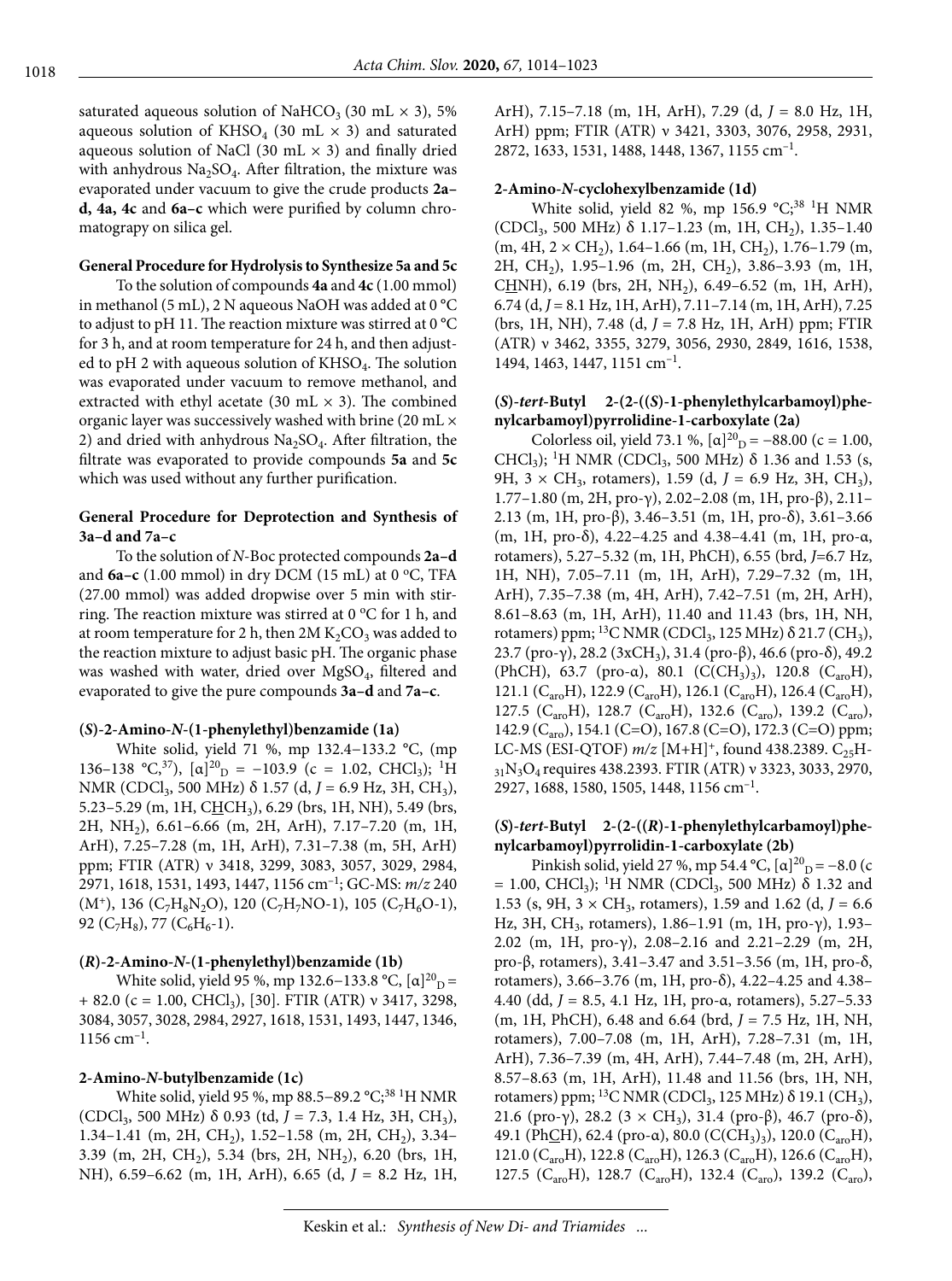142.7 (C<sub>aro</sub>), 154.1 (C=O), 167.8 (C=O), 172.2 (C=O) ppm; LC-MS (ESI-QTOF):  $m/z$  [M+H]<sup>+</sup>, found 438.2389. C<sub>25</sub>H- $_{31}N_3O_4$  requires 438.2393; FTIR (ATR):  $v=$  3313, 3065, 2974, 2931, 1676, 1642, 1585, 1444, 1386, 1158 cm–1.

#### **(***S***)-***tert***-Butyl 2-(2-(butylcarbamoyl)phenylcarbamoyl) pyrrolidine-1-carboxylate (2c)**

Yellow oil, yield 85 %,  $[\alpha]^{20}$ <sub>D</sub> = -64.0 (c = 1.00, CHCl<sub>3</sub>); <sup>1</sup>H NMR (CDCl<sub>3</sub>, 500 MHz) δ 0.87 (brs, 3H, CH<sub>3</sub>), 1.26 and 1.41 (s, 9H,  $3 \times$  CH<sub>3</sub>, rotamers), 1.29–1.32  $(m, 2H, CH<sub>2</sub>), 1.49-1.51$   $(m, 2H, CH<sub>2</sub>), 1.79-1.81$   $(m, 1H,$ pro-γ), 1.86–1.90 (m, 1H, pro-γ), 2.00–2.09 and 2.16–2.20 (m, 2H, pro- $\beta$ ), 3.26–3.31 (m, 1H, NCH<sub>2</sub>), 3.32–3.36 (m, 1H, NCH<sub>2</sub>), 3.41–3.46 (m, 1H, pro- $\delta$ ), 3.59–3.65 (m, 1H, pro-δ), 4.13–4.16 and 4.28–4.30 (m, 1H, pro-α, rotamers), 6.68 and 6.72 (brs, 1H, NH, rotamers), 6.90–7.00 (m, 1H, ArH), 7.26–7.46 (m, 2H, ArH), 8.48 and 8.52 (brd, 1H, ArH, rotamers), 11.51 (brs, 1H, NH) ppm; <sup>13</sup>C NMR (CDCl<sub>3</sub>, 125 MHz) δ 13.8 (CH<sub>3</sub>), 20.1 (CH<sub>2</sub>), 23.7 (CH<sub>2</sub>), 28.2 (3 × CH<sub>3</sub>), 30.5 (pro-γ), 31.5 (pro-β), 39.6 (NHCH<sub>2</sub>), 46.7 (pro-δ), 62.4 (pro-α), 80.0 ( $C(CH_3)$ <sub>3</sub>), 120.8 (C<sub>aro</sub>H), 120.9 (C<sub>aro</sub>H), 122.8 (C<sub>aro</sub>H), 126.7 (C<sub>aro</sub>H), 132.2 (C<sub>aro</sub>), 139.0 (C<sub>aro</sub>), 154.1 (C=O), 168.6 (C=O), 172.2 (C=O) ppm; LC-MS (ESI-QTOF)  $m/z$  [M+H]<sup>+</sup>, found 390.2388. C<sub>21</sub>H- $31N_3O_4$  requires 390.2393; FTIR (ATR) ν 3351, 3067, 2957, 2931, 2873, 1679, 1644, 1585, 1516, 1477, 1446 cm–1.

#### **(***S***)-***tert***-Butyl 2-(2-(cyclohexylcarbamoyl)phenylcarbamoyl)pyrrolidine-1-carboxylate (2d)**

Yellow solid, yield 86 %, mp 139.2–140.1 °C, [α]<sup>20</sup><sub>D</sub> =  $-76.0$  (c = 1.00, CHCl<sub>3</sub>); <sup>1</sup>H NMR (CDCl<sub>3</sub>, 500 MHz)  $\delta$ 1.19–1.26 (m, 3H, CH<sub>2</sub>), 1.35 and 1.50 (s, 9H, 3  $\times$  CH<sub>3</sub>, rotamers), 1.41-1.43 (m, 2H, CH<sub>2</sub>), 1.64-1.67 (m, 1H, CH<sub>2</sub>), 1.74–1.76 (m, 2H, CH<sub>2</sub>), 1.87–1.92 (m, 1H, CH<sub>2</sub>), 1.96–1.98 (m, 3H, CH<sub>2</sub> ve pro-γ), 2.08–2.11 (m, 1H, pro-β), 2.16–2.19 (m, 1H, pro-β), 3.41–3.47 and 3.51–3.56 (m, 1H, pro-δ), 3.67–3.75 (m, 1H, pro-δ), 3.91–3.95 (m, 1H, NHCH), 4.22–4.25 and 4.39–4.42 (m, 1H, pro-α, rotamers), 6.11 and 6.17 (brd, *J* = 7.3 Hz, 1H, NH), 7.02–7.09 (m, 1H, ArH), 7.39–7.47 (m, 2H, ArH), 8.61–8.63 (m, 1H, ArH), 11.47 (brs, 1H, NH) ppm; <sup>13</sup>C NMR (CDCl<sub>3</sub>, 125 MHz)  $\delta$  23.8 (CH<sub>2</sub>), 24.8 (CH<sub>2</sub>), 25.5 (CH<sub>2</sub>), 28.2 (3xCH<sub>3</sub>), 30.5 (CH<sub>2</sub>), 31.5 (pro-γ), 32.9 (CH<sub>2</sub>), 33.0 (pro-β), 47.7 (N-CH), 48.5 (pro-δ), 62.5 (pro-α), 80.0 ( $C(CH_3)_3$ ), 121.1  $(C_{\text{aro}}H)$ , 121.3  $(C_{\text{aro}}H)$ , 122.8  $(C_{\text{aro}}H)$ , 126.4  $(C_{\text{aro}}H)$ , 132.4  $(C_{\text{aro}})$ , 139.1 $(C_{\text{aro}})$ , 154.1  $(C=O)$ , 167.7  $(C=O)$ , 172.2 (C=O) ppm; LC-MS (ESI-QTOF) *m/z* [M+H]+, found 416.2545.  $C_{23}H_{33}N_3O_4$  requires 416.2549; FTIR (ATR) ν 3326, 3064, 2957, 2930, 2873, 1683, 1641, 1586, 1446, 1366,  $1160$  cm<sup>-1</sup>.

#### **(2***S***)-***N***-(2-((1***S***)-1-phenylethylcarbamoyl)phenyl)pyrrolidin-2-carboxamide (3a)**

White solid, yield 57 %, mp 161.2–162.1 °C, [ $\alpha$ ]<sup>20</sup><sub>D</sub> =  $-40.9$  (c = 1.27, CHCl<sub>3</sub>); <sup>1</sup>H NMR (CDCl<sub>3</sub>, 500 MHz)  $\delta$ 1.53 (d,  $J = 6.9$  Hz, 3H, CH<sub>3</sub>), 1.55–1.60 (m, 2H, pro-γ),

1.85–1.91 (m, 1H, pro-β), 1.99 (brs, 1H, NH), 2.04–2.11 (m, 1H, pro-β), 2.74–2.79 (m, 1H, pro-δ), 2.90–2.94 (m, 1H, pro-δ) , 3.76–3.79 (m, 1H, pro-α), 5.22–5.27 (m, 1H, PhCH), 6.33 (brd, *J* = 6.5 Hz, 1H, NH), 6.97–7.00 (m, 1H, ArH), 7.18–7.21 (m, 1H, ArH), 7.25–7.30 (m, 4H, ArH), 7.34–7.39 (m, 2H, ArH), 8.44–8.46 (d, *J*=8.2 Hz, 1H, ArH), 11.62 (brs, 1H, NH) ppm; <sup>13</sup>C NMR (CDCl<sub>3</sub>, 125 MHz) δ 21.8 (CH<sub>3</sub>), 26.1 (pro-γ), 31.1 (pro-β), 47.2 (pro-δ), 49.1 (PhCH), 61.5 (pro-α), 121.7 (C<sub>aro</sub>H), 122.9 (C<sub>aro</sub>H), 123.0  $(C_{\text{aro}}H)$ , 126.1  $(C_{\text{aro}}H)$ , 126.5  $(C_{\text{aro}}H)$ , 127.4  $(C_{\text{aro}}H)$ , 128.7  $(C_{\text{aro}}H)$ , 132.0  $(C_{\text{aro}})$ , 138.2  $(C_{\text{aro}})$ , 143.0  $(C_{\text{aro}})$ , 167.6 (C=O), 174.8 (C=O) ppm; LC-MS (ESI-QTOF) *m/z*  [M+H]<sup>+</sup>, found 338.1866.  $C_{20}H_{23}N_3O_2$  requires 338.1869; FTIR (ATR) ν 3292, 3063, 3031, 2975, 2933, 1673, 1640, 1597, 1514, 1447, 1374 cm–1.

#### **(2***S***)-***N***-(2-((***R***)-1–phenylethylcarbamoyl)phenyl)pyrrolidine-2-carboxamide (3b)**

White solid, yield 77 %, mp 161–161.9 °C,  $[\alpha]^{20}$ <sub>D</sub> =  $-5.8$  (c = 2.43, CHCl<sub>3</sub>); <sup>1</sup>H NMR (CDCl<sub>3</sub>, 500 MHz)  $\delta$  1.51 (d,  $J = 6.9$  Hz, 3H, CH<sub>3</sub>), 1.61–1.70 (m, 2H, pro- $\gamma$ ), 1.89– 1.95 (m, 1H, pro-β), 2.03 (brs, 1H, NH), 2.06–2.12 (m, 1H, pro-β), 2.95–3.01 (m, 2H, pro-δ), 3.73–3.76 (m, 1H, pro-α), 5.21–5.27 (m, 1H, PhCH), 6.35 (brd, *J* = 7.6 Hz, 1H, NH), 6.95–6.98 (m, 1H, ArH), 7.19–7.23 (m, 1H, ArH), 7.27–7.36 (m, 6H, ArH), 8.43 (brd, *J*=8.2 Hz, 1H, ArH), 11.56 (brs, 1H, NH) ppm; <sup>13</sup>C NMR (CDCl<sub>3</sub>, 125 MHz) δ 21.5 (CH<sub>3</sub>), 26.1 (pro-γ), 31.1 (pro-β), 47.3 (pro-δ), 49.1 (PhCH), 61.5 (pro-α), 121.6 (C<sub>aro</sub>H), 122.9  $(C_{\text{aro}}H)$ , 123.1  $(C_{\text{aro}}H)$ , 126.3  $(C_{\text{aro}}H)$ , 126.6  $(C_{\text{aro}}H)$ , 127.5 (C<sub>aro</sub>H), 128.7 (C<sub>aro</sub>H), 132.0 (C<sub>aro</sub>), 138.1 (C<sub>aro</sub>), 142.7  $(C_{\text{aro}})$ , 167.7 (C=O), 174.8 (C=O) ppm; LC-MS (ESI-QTOF)  $m/z$  [M+H]<sup>+</sup>, found 338.1863. C<sub>20</sub>H<sub>23</sub>N<sub>3</sub>O<sub>2</sub> requires 338.1869; FTIR (ATR) ν 3332, 3283, 3059, 3027, 2969, 1656, 1633, 1597, 1429, 1343 cm–1.

#### **(***S***)-***N***-(2-(Butylcarbamoyl)phenyl)pyrrolidine-2-carboxamide (3c)**

White solid, yield 83 %, mp 124.4–124.9 °C, [α]<sup>20</sup><sub>D</sub>  $= -3.6$  (c = 1.65, CHCl<sub>3</sub>); <sup>1</sup>H NMR (CDCl<sub>3</sub>, 500 MHz)  $\delta$ 0.95 (t, *J* = 7.0 Hz, 3H, CH<sub>3</sub>), 1.37-1.44 (m, 2H, CH<sub>2</sub>), 1.56–1.62 (m, 2H, CH<sub>2</sub>), 1.68–1.78 (m, 2H, pro-γ), 1.98– 2.04 (m, 1H, pro-β), 2.14–2.20 (m, 1H, pro-β), 2.22 (brs, 1H, NH), 3.02–3.11 (m, 2H, pro-δ), 3.35–3.42 (m, 1H, NCH<sub>2</sub>), 3.44–3.51 (m, 1H, NCH<sub>2</sub>), 3.84–3.87 (m, 1H, pro-α), 6.38 (brs, 1H, NH), 7.02–7.05 (m, 1H, ArH), 7.40–7.43 (m, 2H, ArH), 8.53 (d, *J* = 8.5 Hz, 1H, ArH), 11.74 (brs, 1H, NH) ppm; <sup>13</sup>C NMR (CDCl<sub>3</sub>, 125 MHz) δ 13.8 (CH<sub>3</sub>), 20.1 (CH<sub>2</sub>), 26.1 (CH<sub>2</sub>), 31.1 (pro-γ), 31.6 (pro-β), 39.7 (NHCH2), 47.3 (pro-δ), 61.6 (pro-α), 121.5  $(C_{\text{aro}}H)$ , 122.9  $(C_{\text{aro}}H)$ , 123.1  $(C_{\text{aro}}H)$ , 126.6  $(C_{\text{aro}}H)$ , 131.8 (C<sub>aro</sub>), 138.1 (C<sub>aro</sub>), 168.5 (C=O), 174.9 (C=O) ppm; LC-MS (ESI-QTOF) *m/z* [M+H]+, found 290.1868.  $C_{16}H_{23}N_3O_2$  requires 290.1869; FTIR (ATR) ν 3353, 3162, 3086, 3063, 2960, 2930, 2872, 1665, 1632, 1595, 1577, 1441, 1321 cm–1.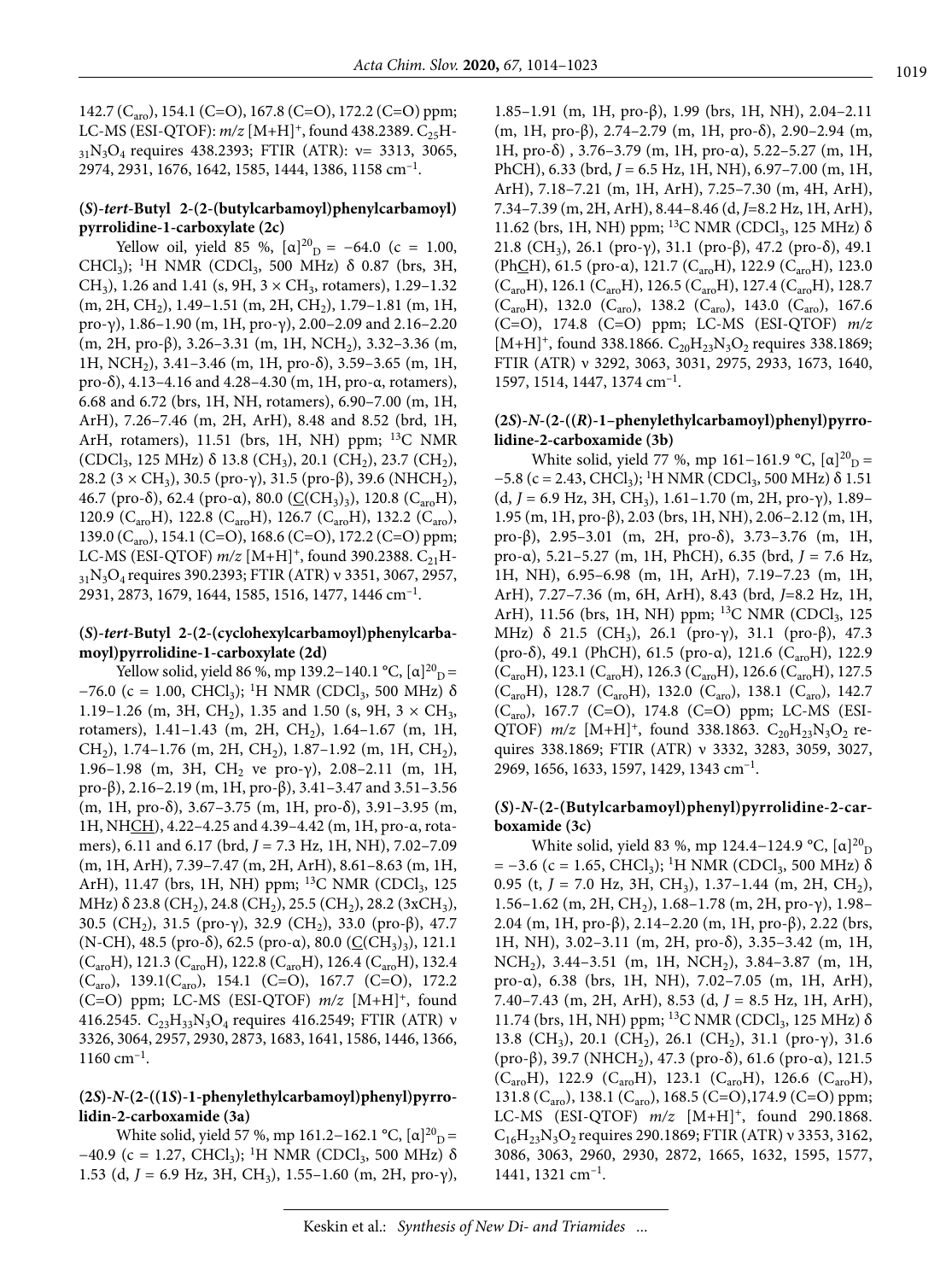#### **(***S***)-***N***-(2-(Cyclohexylcarbamoyl)phenyl)pyrrolidine-2 -carboxamide (3d)**

White solid, yield 83 %, mp 189.6–190.3 °C; [ $\alpha$ ]<sup>20</sup><sub>D</sub> =  $-10.0$  (c = 0.82, CHCl<sub>3</sub>); <sup>1</sup>H NMR (CDCl<sub>3</sub>, 500 MHz)  $\delta$ 1.18–1.28 (m, 3H, CH<sub>2</sub>), 1.38–1.45 (m, 2H, CH<sub>2</sub>), 1.65– 1.67 (m, 1H, CH<sub>2</sub>), 1.71–1.78 (m, 4H,  $2 \times$  CH<sub>2</sub>), 2.00–2.05 (m, 3H,  $2 \times$  pro- $\gamma$  ve pro- $\beta$ ), 2.08 (brs, 1H, NH), 2.14–2.22 (m, 1H, pro-β), 3.01–3.12 (m, 2H, pro-δ), 3.85–3.88 (m, 1H, NCH), 3.93–3.99 (m, 1H, pro-α), 6.05 (brs, 1H, NH), 7.03-7.06 (m, 1H, ArH), 7.41 (d,  $J = 8.2$  Hz, 2H, ArH), 8.54  $(d, J = 8.1 \text{ Hz}, 1H, ArH), 11.71 \text{ (brs, 1H, NH)}$  ppm; <sup>13</sup>C NMR (CDCl<sub>3</sub>, 125 MHz) δ 24.8 (2 × CH<sub>2</sub>), 25.5 (CH<sub>2</sub>), 26.2 (CH<sub>2</sub>), 31.1 (pro-γ), 33.0 (CH<sub>2</sub>), 33.1 (pro-β), 47.4 (NCH), 48.5 (pro-δ), 61.6 (pro-α), 121.5 ( $C_{\text{arc}}H$ ), 122.9  $(C_{\text{aro}}H)$ , 123.4  $(C_{\text{aro}}H)$ , 126.6  $(C_{\text{aro}}H)$ , 131.8  $(C_{\text{aro}})$ , 138.1 (Caro), 167.7 (C=O), 174.9 (C=O) ppm; LC-MS (ESI-QTOF)  $m/z$  [M+H]<sup>+</sup>, found 316.2020. C<sub>18</sub>H<sub>25</sub>N<sub>3</sub>O<sub>2</sub> requires 316.2025; FTIR (ATR) ν 3462, 3355, 3279, 3056, 2930, 2849, 1616, 1588, 1538, 1463, 1447, 1371, 1187 cm–1.

#### **(***S***)-***tert***-Butyl 2-((***S***)-1-(methoxycarbonyl)-2-phenylethylcarbamoyl)pyrrolidine-1-carboxylate (4a)**

Yellow oil, yield 73 %,  $[\alpha]^{20}$ <sub>D</sub> = -38.7 (c = 1.24, CHCl<sub>3</sub>);<sup>45 1</sup>H NMR (CDCl<sub>3</sub>, 500 MHz)  $\delta$  1.42 (bs, 9H, C(CH<sub>3</sub>)<sub>3</sub>), 1.77–1.86 (m, 2H, pro-γ), 1.88–2.06 (m, 2H, pro-β), 2.90–3.03 (m, 1H, PhCH<sub>2</sub>), 3.19 (dd, *J* = 14.0, 5.5 Hz, 1H, PhCH<sub>2</sub>), 3.29-3.39 (m, 2H, pro- $\delta$ ), 3.72 (s, 3H, OCH<sub>3</sub>), 4.19–4.29 (m, 1H, pro- $\alpha$ ), 4.85 (bs, 1H, Phe-CH), 7.09 (bd, *J* = 7.0 Hz, 2H, ArH), 7.22–7.25 (m, 3H, ArH) ppm; <sup>13</sup>C NMR (CD<sub>3</sub>OD, 125 MHz) δ 24.3 (pro-γ), 28.5 (3  $\times$  CH<sub>3</sub>), 32.2 (pro-β), 38.1 (PhCH<sub>2</sub>), 47.8 (pro-δ), 52.7 (Phe-CH), 55.1 (OCH<sub>3</sub>), 61.6 (pro-α), 81.5 (OC(CH<sub>3</sub>)<sub>3</sub>), 127.9 (C<sub>aro</sub>H), 129.5 (C<sub>aro</sub>H), 130.1 (C<sub>aro</sub>H), 138.3 (C<sub>aro</sub>), 173.3 (C=O), 175.1 (C=O), 175.8 (C=O) ppm; FTIR (ATR) ν 3277, 3079, 3028, 2976, 2877, 1738, 1689, 1660, 1552, 1445, 1389, 1365, 1210 cm–1.

#### **(***S***)-***tert***-Butyl 2-(((***S***)-3-hydroxy-1-methoxy-1-oxopropane-2-yl)carbamoyl)-pyrrolidine-1-carboxylate (4c)**

Colorless oil, yield 94 %,  $[\alpha]^{20}$ <sub>D</sub> = +88.0 (c = 1.00, CH<sub>3</sub>OH);<sup>46 1</sup>H NMR (CD<sub>3</sub>OD, 500 MHz)  $\delta$  1.45 and 1.48 (s, 9H, 3  $\times$  CH<sub>3</sub>, rotamers), 1.88–1.92 (m, 1H, pro-γ), 1.94–1.98 (m, 1H, pro-γ), 2.00–2.05 (m, 1H, pro-β), 2.12– 2.29 (m, 1H, pro-β), 3.33 (brs, 1H, OH), 3.40–3.45 (m, 1H, pro-δ), 3.51–3.55 (m, 1H, pro-δ), 3.74 (s, 3H, OCH<sub>3</sub>),  $3.79-3.85$  (m, 1H, CH<sub>2</sub>OH),  $3.91-3.96$  (m, 1H, CH<sub>2</sub>OH), 4.27-4.30 (m, 1H, pro-α), 4.53-4.55 (m, 1H, CHCH<sub>2</sub>OH) ppm; FTIR (ATR) ν 3293, 3082, 2975, 2881, 1743, 1662, 1533, 1470, 1454, 1205, 1160 cm–1.

#### **(***S***)-2-((***S***)-***tert***-Butyl 2-carbamoylpyrrolidine-1-carboxyloyl)-3-phenyl-propanoic acid (5a)**

White solid, yield 96 %, mp 143−144 °C (mp 145– 147 °C)<sup>45,47</sup>; [ $\alpha$ ]<sup>20</sup><sub>D</sub> = -43.1 (c= 1.3, CHCl<sub>3</sub>). <sup>1</sup>H NMR (CDCl<sub>3</sub>, 500 MHz)  $\delta$  1.38 (s, 9H, C(CH<sub>3</sub>)<sub>3</sub>), 1.74–1.86 (m, 3H, pro-γ and pro-β), 2.06–2.09 (m, 1H, pro-β), 3.05–3.07

(m, 1H, CH<sub>2</sub>Ph), 3.27–3.37 (m, 3H, CH<sub>2</sub>Ph and pro- $\delta$ ), 4.25–4.29 (m, 1H, pro-**α), 4.87 (bs, 1H,** Phe-CH), 7.14– 7.16 (m, 2H, NH and ArH), 7.20–7.27 (m, 4H, ArH) ppm; FTIR (ATR) ν 3425, 3314, 3060, 3028, 2977, 2930, 2881, 1735, 1660, 1651, 1526, 1392, 1367, 1243, 1160 cm–1.

#### **(***S***)-2-((***S***)-1-(***tert***-Butoxycarbonyl)pyrrolidine-2-carboxamido)-3-hydoxypropanoic Acid (5c)**

White solid, yield 67 %, mp 139.4–140.1 °C; [ $\alpha$ ]<sup>20</sup><sub>D</sub>=  $-106.0$  (c = 1.00, CH<sub>3</sub>OH); <sup>1</sup>H NMR (CDCl<sub>3</sub>, 500 MHz)  $\delta$ 1.30 (s, 9H, 3xCH3), 1.66–1.75 (m, 2H, pro-γ), 1.90 (brs, 2H, pro-β), 3.24–3.37 (m, 2H, pro-δ), 3.71 (brs, 1H, CH<sub>2</sub>OH), 3.88 (brs, 1H, CH<sub>2</sub>OH), 4.17-4.23 (m, 2H, pro-α and CHCH2OH), 7.12 (brs, 1H, OH), 7.53 and 7.69 (brs, 1H, NH, rotamers) ppm;  $^{13}C$  NMR (CDCl<sub>3</sub>, 125 MHz) δ 24.3 (pro-γ), 28.4 (3 × CH<sub>3</sub>), 30.8 (pro-β), 47.3 (pro-δ), 56.4 (pro-α), 60.2 (CHCH<sub>2</sub>OH), 62.3 (CH<sub>2</sub>OH), 80.4 (C(CH<sub>3</sub>)<sub>3</sub>), 155.2 (C=O), 173.0 (C=O), 177.8 (C=O) ppm; LC-MS (ESI-QTOF) *m/z* [M+Na]+, found 325.1368.  $C_{13}H_{22}N_{2}O_{6}$  requires 325.1376; FTIR (ATR) ν 3487, 3275, 3079, 2974, 2932, 1733, 1654, 1540, 1479, 1457, 1281, 1163 cm–1.

#### **(***S***)-***tert***-Butyl 2-(((***S***)-1-(((***S***)-3-hydroxy-1-methoxy-1 oxopropane-2-yl-amino)-1-oxo-3-phenylpropane-2-yl) carbamoyl)pyrrolidine-1-carboxylate (6a)**

Colorless oil, yield 68 %,  $[\alpha]^{20}$ <sub>D</sub> = +26.0 (c = 1.00, CH<sub>3</sub>OH);<sup>48 1</sup>H NMR (CD<sub>3</sub>OD, 500 MHz)  $\delta$  1.29 and 1.46 (s, 9H, 3 × CH3, rotamers), 1.73–1.80 (m, 3H, 2 × pro-**γ and pro-β), 2.06**–2.16 (m, 1H, pro-β), 2.91–3.04 (m, 1H, PhCH<sub>2</sub>), 3.19–3.21 (m, 1H, PhCH<sub>2</sub>), 3.34–3.38 (m, 1H, pro-δ), 3.41 (brs, 1H, pro-δ), 3.73 (s, 3H, OCH<sub>3</sub>), 3.77– 3.81 (m, 1H, CH<sub>2</sub>OH), 3.88-3.89 (m, 1H, CH<sub>2</sub>OH), 4.16 (brs, 1H, pro-α), 4.52 (brs, 1H, Phe-CH), 4.73 (brs, 1H, CHCH2OH), 7.19–7.22 (m, 1H, ArH), 7.26–7.29 (m, 4H, ArH) ppm; LC-MS (ESI-QTOF)  $m/z$  [M+H]<sup>+</sup>, found 464.2397.  $C_{23}H_{33}N_3O_7$  requires 464.2392; FTIR (ATR) ν 3294, 3065, 3004, 2971, 2953, 2882, 1741, 1650, 1523, 1454, 1523, 1392, 1215, 1160 cm–1.

#### **(***S***)-***tert***-Butyl 2-(((***S***)-1-(2-(butylcarbamoyl)phenylamino)-1-oxo-3-phenylpropane-2-yl)-carbamoylpyrrolidine-1-carboxylate (6b)**

White solid, yield 52 %, mp 166.2–166.7 °C; [ $\alpha$ ]<sup>20</sup><sub>D</sub> = +32.0 (c = 1.00, CH<sub>3</sub>OH); <sup>1</sup>H NMR (CDCl<sub>3</sub>, 500 MHz)  $\delta$ 0.89 (t,  $J = 6.9$  Hz, 3H, CH<sub>3</sub>), 1.30–1.37 (m, 12H, 3  $\times$  CH<sub>3</sub> ve 3xbutyl-CH<sub>2</sub>), 1.48–1.54 (m, 2H, 1  $\times$  butyl-CH<sub>2</sub> ve 1  $\times$ pro-β), 1.67–1.77 (m, 3H, pro-γ ve pro-β), 3.01 (brs, 1H, PhCH<sub>2</sub>), 3.19–3.32 (m, 5H, PhCH<sub>2</sub>, 2  $\times$  pro- $\delta$ , 2  $\times$ NHCH2), 4.15 and 4.42 (brs, 1H, pro-α, rotamers), 4.76– 4.80 (m, 1H, Phe-CH ), 6.13 (brs, 1H, NH), 6.98–7.01 (m, 1H, ArH), 7.08–7.17 (m, 5H, ArH), 7.33–7.38 (m, 2H, ArH), 8.45 (d, *J*=8.4 Hz, 1H, ArH), 11.36 (brs, 1H, NH) ppm; <sup>13</sup>C NMR (CDCl<sub>3</sub>, 125 MHz) δ 12.7 (CH<sub>3</sub>), 19.1 (CH<sub>2</sub>), 23.5 (CH<sub>2</sub>), 27.3 (3xCH<sub>3</sub>), 30.4 (pro-γ), 37.2 (pro-β), 38.7 (Phe-CH<sub>2</sub>), 45.9 (NHCH<sub>2</sub>), 54.1 (pro-δ), 58.7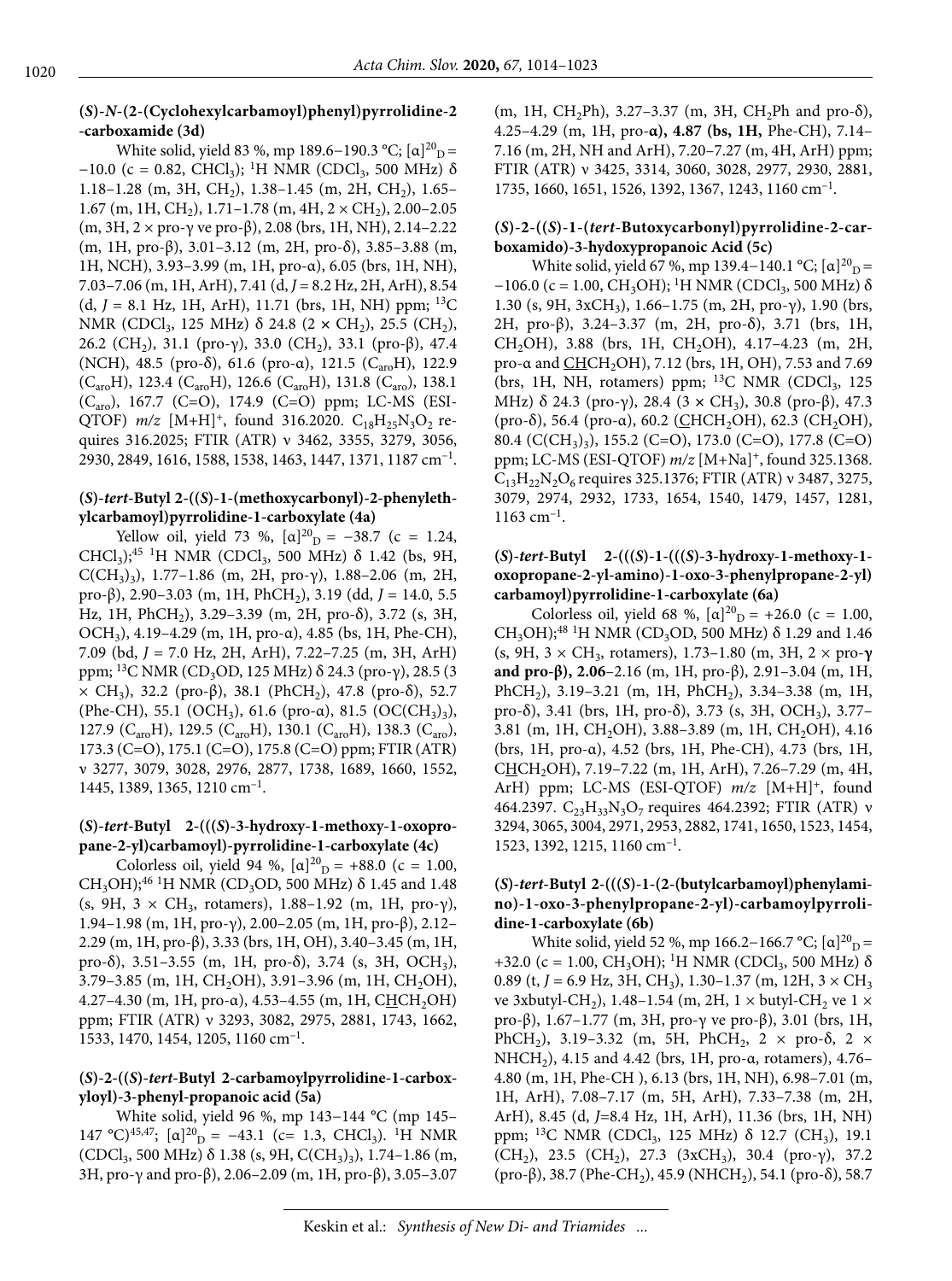(Phe-CH), 60.0 (pro-α), 79.3 (C(CH<sub>3</sub>)<sub>3</sub>), 120.4 (C<sub>aro</sub>H), 122.0 (C<sub>aro</sub>H), 125.4 (C<sub>aro</sub>H), 125.5 (C<sub>aro</sub>H), 125.7 (C<sub>aro</sub>H), 127.3 ( $C_{\text{aro}}H$ ), 128.3 ( $C_{\text{aro}}H$ ), 131.2 ( $C_{\text{aro}}$ ), 135.6 ( $C_{\text{aro}}$ ), 137.7 (C<sub>aro</sub>), 154.8 (C=O), 167.5 (C=O), 168.7 (C=O), 171.1 (C=O) ppm; LC-MS (ESI-QTOF) *m/z* [M+H]+, found 537.3071.  $C_{30}H_{40}N_4O_5$  requires 537.3071; FTIR (ATR) ν 3314, 3059, 2928, 2850, 1682, 1625, 1536, 1443, 1393, 1240, 1163 cm–1.

#### **(***S***)-***tert***-Butyl 2-(((***S***)-3-hydroxy-1-(((***S***)-1-methoxy-1 oxo-3-phenylpropane-2-yl)-amino-1-oxopropane-2-yl) carbamoyl)pyrrolidine-1-carboxylate (6c)**

Colorless oil, yield 62 %,  $[\alpha]^{20}$ <sub>D</sub> = -28.0 (c = 1.00, CH<sub>3</sub>OH); <sup>1</sup>H NMR (CDCl<sub>3</sub>, 500 MHz) δ 1.37 (s, 9H, 3xCH<sub>3</sub>), 1.76–1.83 (m, 2H, pro-γ), 2.02 (brs, 2H, pro-β), 2.95–3.00 (m, 1H, PhCH<sub>2</sub>), 3.06–3.10 (m, 1H, PhCH<sub>2</sub>), 3.32 (brs, 1H, OH ), 3.36–3.43 (m, 2H, pro-δ), 3.61 and 3.68 (s, 3H, OCH<sub>3</sub>, rotamers), 3.83-3.86 (m, 2H, CH<sub>2</sub>OH), 4.11-4.18 (m, 1H, pro-α), 4.37–4.40 (m, 1H, Phe-CH), 4.69–4.73 (m, 1H, CHCH<sub>2</sub>OH), 7.06-7.08 (m, 2H, ArH), 7.12-7.15 (m, 1H, ArH), 7.18–7.22 (m, 2H, ArH), 7.28 (brd,  $J = 6.0$ Hz, 1H, NH) ppm; <sup>13</sup>C NMR (CDCl<sub>3</sub>, 125 MHz) δ 23.5 (pro-γ), 27.3 (3 × CH<sub>3</sub>), 30.0 (pro-β), 36.6 (PhCH<sub>2</sub>), 46.2 (pro-δ), 51.5 (OCH<sub>3</sub>), 52.6 (pro-α), 53.6 (CHCH<sub>2</sub>OH), 59.3 (Phe-CH), 61.6 (CH<sub>2</sub>OH), 79.6 (C(CH<sub>3</sub>)<sub>3</sub>), 126.0 (C<sub>aro</sub>H), 127.5 (C<sub>aro</sub>H), 128.1(C<sub>aro</sub>H), 135.0 (C<sub>aro</sub>), 154.5 (C=O), 169.8 (C=O), 170.8 (C=O),171.9 (C=O) ppm; LC-MS (ESI-QTOF)  $m/z$  [M+H]<sup>+</sup>, found 464.2392.  $C_{23}H_{33}N_3O_7$  requires 464.2397; FTIR (ATR) ν 3303, 3079, 2954, 2930, 1737, 1661, 1655, 1535, 1437, 1206, 1161 cm–1.

#### **(***S***)-Methyl 3-hydroxy-2-((***S***)-3-phenyl-2-((***S***)-pyrrolidine-2-carboxamido)propanamidopropanoate (7a)**

White solid, yield 85 %, mp 52 °C;  $[\alpha]_{D}^{20}$  = +120.0 (c  $= 1.00$ , CH<sub>3</sub>OH); <sup>1</sup>H NMR (CDCl<sub>3</sub>, 500 MHz)  $\delta$  1.42–1.48 (m, 1H, pro-**γ), 1.57**–1.64 (m, 2H, pro-γ and pro-β), 1.97– 2.04 (m, 1H, pro-β), 2.73–2.77 (m, 1H, PhCH<sub>2</sub>), 2.90–2.95 (m, 1H, PhCH2), 2.96–3.01 (m, 1H, pro-δ), 3.22 (dd, *J*=5.5, 14.0 Hz, 1H, pro-δ), 3.58 (brs, 2H, pro-α and OH), 3.73 (s, 3H, OCH<sub>3</sub>), 3.83–3.93 (m, 2H, CH<sub>2</sub>OH), 4.58–4.61 (m, 1H, Phe-CH), 4.70 (brs, 1H, CHCH<sub>2</sub>OH), 7.18-7.25 (m, 5H, ArH), 7.61 (d, *J* = 7.5 Hz, 1H, NH), 8.30 (brs, 1H, NH) ppm; <sup>13</sup>C NMR (CDCl<sub>3</sub>, 125 MHz) δ 25.8 (pro-γ), 30.5 (pro-β), 37.9 (PhCH<sub>2</sub>), 47.0 (pro-δ), 52.6 (OCH<sub>3</sub>), 54.1 (pro-α), 54.9 (CHCH<sub>2</sub>OH), 60.1 (Phe-CH), 62.4 (CH<sub>2</sub>OH), 126.9 (C<sub>aro</sub>H), 128.4 (C<sub>aro</sub> H), 129.3 (C<sub>aro</sub> H), 136.5 (C<sub>aro</sub>), 170.8 (C=O), 171.3 (C=O), 175.8 (C=O) ppm; LC-MS (ESI-QTOF)  $m/z$  [M+H]<sup>+</sup>, found 364.1869. C<sub>18</sub>H<sub>25</sub>N<sub>3</sub>O<sub>5</sub> requires 364.1872; FTIR (ATR) ν 3272, 3100, 2963, 1660, 1559, 1442, 1299, 1189, 1132 cm–1.

#### **(***S***)-***N***-((***S***)-1-(2-(Butylcarbamoyl)phenylamino-1-oxo -3-phenylpropane-2-yl)pyrrolidine-2-carboxamide (7b)**

White solid, yield 72 %, mp 117-118 °C; [ $\alpha$ ]<sup>20</sup><sub>D</sub> = –96.0 (c = 1.00, CHCl<sub>3</sub>); <sup>1</sup>H NMR (CDCl<sub>3</sub>, 500 MHz) δ 0.95 (t,  $J = 7.5$  Hz,  $3H$ , CH<sub>3</sub>), 1.35–1.42 (m, 2H, butyl-CH<sub>2</sub>),

1.44–1.50 (m, 1H, pro-γ), 1.53–1.59 (m, 2H, butyl-CH<sub>2</sub>), 1.61–1.67 (m, 2H, pro-γ ve pro-β), 2.02–2.06 (m, 1H, pro-β), 2.80–2.84 (m, 1H, PhCH<sub>2</sub>), 2.90–2.95 (m, 1H, PhCH<sub>2</sub>), 3.07–3.11 (m, 1H, pro-δ), 3.28–3.37 (m, 3H, 2  $\times$ butyl-CH2, pro-δ), 3.79–3.82 (m, 1H, pro-α), 4.83–4.87 (m, 1H, Phe-CH), 6.33 (brt, 1H, NH), 7.04–7.07 (m, 1H, ArH), 7.18–7.21 (m, 3H, ArH), 7.25–7.28 (m, 3H, ArH), 7.41–7.44 (m, 2H, ArH), 8.24 (d, *J* = 9.0 Hz, 1H, NH), 8.60  $(d, J = 8.5 \text{ Hz}, 1H, \text{NH})$ , 11.52 (brs, 1H, NH) ppm; <sup>13</sup>C NMR (CDCl<sub>3</sub>, 125 MHz) δ 13.7 (CH<sub>3</sub>), 20.2 (CH<sub>2</sub>), 25.7 (CH<sub>2</sub>), 30.2 (pro-γ), 31.4 (pro-β), 37.8 (Phe-CH<sub>2</sub>), 39.6 (NHCH<sub>2</sub>), 46.8 (pro-δ), 54.4 (Phe-CH), 60.4 (pro-α), 121.0 ( $C_{\text{aro}}H$ ), 121.2 ( $C_{\text{aro}}H$ ), 123.0 ( $C_{\text{aro}}H$ ), 126.4 ( $C_{\text{aro}}H$ ), 126.8 (C<sub>aro</sub>H), 128.4 (C<sub>aro</sub>H), 129.3 (C<sub>aro</sub>H), 132.4 (C<sub>aro</sub>), 136.9 (C<sub>aro</sub>), 139.8 (C<sub>aro</sub>), 168.7 (C=O), 170.1 (C=O), 175.6 (C=O) ppm; LC-MS (ESI-QTOF) *m/z* [M+H]+, found 437.2638.  $C_{25}H_{32}N_4O_3$  requires 437.2553; FTIR (ATR) ν 3335, 3244, 3061, 3025, 2955, 2930, 1688, 1661, 1624, 1588, 1490, 1435, 1282, 1185 cm–1.

#### **(***S***)-Metyl 2-((***S***)-3-hydroxy-2-((***S***)-3-pyrrolidine-2-carboxamido)propanamido)-3-phenylpropanoate (7c)**

Colorless oil, yield 90 %,  $[\alpha]^{20}$ <sub>D</sub> = +6.0 (c = 1.00, CH<sub>3</sub>OH); <sup>1</sup>H NMR (CD<sub>3</sub>OD, 500 MHz) δ 1.86-1.95 (m, 3H,  $2 \times$  pro-γ and pro-β), 2.24–2.31 (m, 1H, pro-β), 3.01– 3.05 (m, 1H, PhCH<sub>2</sub>), 3.12–3.20 (m, 3H, PhCH<sub>2</sub> and 2  $\times$ pro-δ), 3.66 (m, 2H, CH<sub>2</sub>OH), 3.70 (s, 3H, OCH<sub>3</sub>), 4.01-4.04 (m, 1H, pro-α), 4.47–4.49 (m, 1H, Phe-CH), 4.71– 4.74 (m, 1H, CHCH<sub>2</sub>OH ), 7.20–7.31 (m, 5H, ArH) ppm; <sup>13</sup>C NMR (CD<sub>3</sub>OD, 125 MHz) δ 26.1 (pro-γ), 31.5 (pro-β), 38.4 (PhCH<sub>2</sub>), 47.7 (pro-δ), 52.7 (OCH<sub>3</sub>), 55.2 (pro-α), 56.4 (CHCH<sub>2</sub>OH), 61.4 (Phe-CH), 63.1 (CH<sub>2</sub>OH), 128.0  $(C_{\text{aro}}H)$ , 129.5  $(C_{\text{aro}}H)$ , 130.3  $(C_{\text{aro}}H)$ , 137.8  $(C_{\text{aro}})$ , 171.8 (C=O), 173.2 (C=O), 174.2 (C=O) ppm; LC-MS (ESI-QTOF)  $m/z$  [M+H]<sup>+</sup>, found 364.1868. C<sub>18</sub>H<sub>25</sub>N<sub>3</sub>O<sub>5</sub> requires 364.1872; FTIR (ATR) ν 3340, 2958, 2848, 1666, 1554, 1450, 1191, 1136 cm–1.

#### **General procedure for aldol reaction catalyzed by organocatalyst 7c**

The catalyst **7c** (0.10 mmol) and benzoic acid (0.10 mmol) were stirred in water at 0 °C for 10 min. Then, aldehyde (1.00 mmol) and ketone (10.00 mmol) were added, and the reaction mixture was stirred at 0 °C until the reaction completed. After the evaporation of water, the crude products were purified by column chromatography, eluted by EtOAc/hexane mixture. The enantioselectivity was determined by chiral HPLC with a Chiralpak AD and AD-H columns (UV detection set at 254 nm, *i*-PrOH/hexane as eluent).

#### **Acknowledgement**

We thank Yildiz Technical University Scientific Research Foundation (2015-01-02-YL09) for financial support.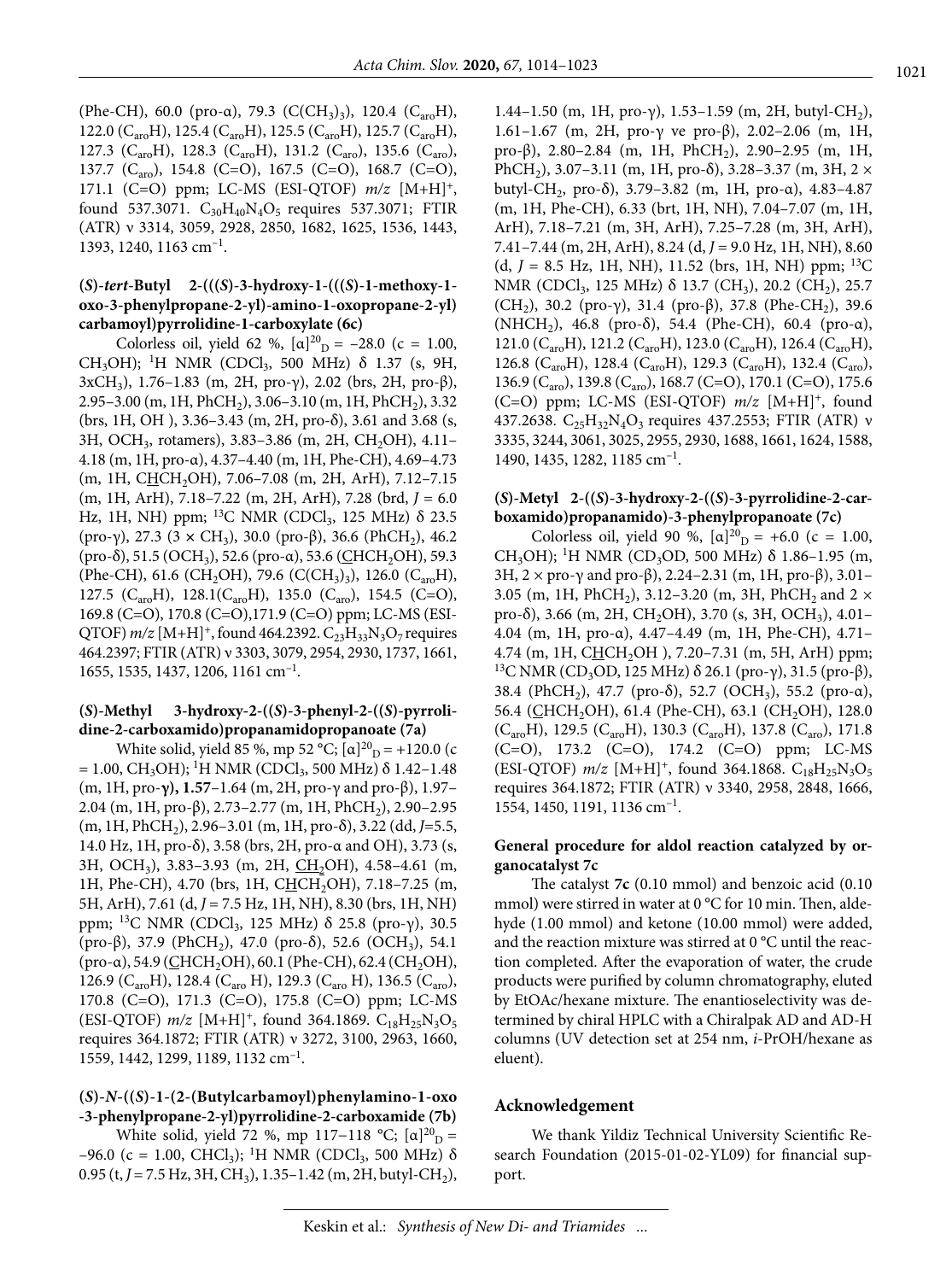## **5. References**

- 1. M. M. Heravi, V. Zadsirjan, M. Dehghani, N. Hosseintash, *Tetrahedron Asymm*. **2017**, *28*, 587–707. **DOI:**[10.1016/j.tetasy.2017.04.006](https://doi.org/10.1016/j.tetasy.2017.04.006)
- 2. G. Guillena, C. Najera, D. J. Ramon, *Tetrahedron Asymm*. **2007**, *18*, 2249–2293. **DOI:**[10.1016/j.tetasy.2007.09.025](https://doi.org/10.1016/j.tetasy.2007.09.025)
- 3. H. Akutsu, K. Nakashima, H. Yanai, A. Kotani, S.-i. Hirashima, T. Yamamoto, R. Takahashi, A. Yoshida, Y. Koseki, H. Hakamata, T. Matsumoto, T. Miura, *Synlett* **2017**, *28*, 1363– 1367. **DOI:**[10.1055/s-0036-1558971](https://doi.org/10.1055/s-0036-1558971)
- 4. D. Bhattacharjee, D. Sutradhar, A. K. Chandra, B. Myrboh, *Tetrahedron* **2017**, *73*, 3497–3504. **DOI:**[10.1016/j.tet.2017.05.025](https://doi.org/10.1016/j.tet.2017.05.025)
- 5. A. Yazdani-Elah-Abadi, S. A. Pour, M. Kangani, R. Mohebat, R. *Monatsh. Chem*. **2017**, *148*, 2135–2142. **DOI:**[10.1007/s00706-017-2008-7](https://doi.org/10.1007/s00706-017-2008-7)
- 6. H. Hegde, N. S. Shetty, *Chem. Het. Comp*. **2017**, *53* (*8*), 883– 886. **DOI:**[10.1007/s10593-017-2152-3](https://doi.org/10.1007/s10593-017-2152-3)
- 7. S. Nagaraju, O. Perumal, P. K. Divakar, B. Paplal, D. Kashinath, *New J. Chem*. **2017**, *41*, 8993–9001. **DOI:**[10.1039/C7NJ01021D](https://doi.org/10.1039/C7NJ01021D)
- 8. M. T. Robak, M. A. Herbage, J. A. Elman, *Tetrahedron* **2011**, *67*, 4412–4416. **DOI:**[10.1016/j.tet.2011.03.030](https://doi.org/10.1016/j.tet.2011.03.030)
- 9. P. Milbeo, K. Maurent, L. Moulat, A. Lebrun, C. Didierjean, E. Aubert, J. Martinez, M. Calmes, *Tetrahedron* **2016**, *72*, 1706– 1713. **DOI:**[10.1016/j.tet.2016.02.027](https://doi.org/10.1016/j.tet.2016.02.027)
- 10. E. Machuca, E. Juaristi, *Tetrahedron Lett.* **2015**, *56*, 1144– 1148. **DOI:**[10.1016/j.tetlet.2015.01.079](https://doi.org/10.1016/j.tetlet.2015.01.079)
- 11. Z. Y. Li, Y. Chen, C. Q. Zheng, Y. Yin, L. Wang, X. Q. Sun, *Tetrahedron* **2017**, *73*, 78–85. **DOI:**[10.1016/j.tet.2016.11.052](https://doi.org/10.1016/j.tet.2016.11.052)
- 12. O. Illa, O. Porcar-Tost, C. Robledillo, C. Elvira, P. Nolis, O. Reiser, V. Branchadell, R. M. Ortuno, *J. Org. Chem*. **2018**, *83*, 350–363. **DOI:**[10.1021/acs.joc.7b02745](https://doi.org/10.1021/acs.joc.7b02745)
- 13. Q. Li, Y. Li, J. Wang, Y. Lin, Z. Wei, H. Duan, Q. Yang, F. Bai, Y. Li, *New J. Chem*. **2018**, *42*, 827–831. **DOI:**[10.1039/C7NJ03912C](https://doi.org/10.1039/C7NJ03912C)
- 14. A. O. Zuniga, M. Milan, E. Juaristi, *Org. Lett*. **2017**, *19*, 1108– 1111. **DOI:**[10.1021/acs.orglett.7b00129](https://doi.org/10.1021/acs.orglett.7b00129)
- 15. T. P. Kumar, R. C. Shekhar, K. S. Sunder, R. Vadaparthi, *Tetrahedron Asymm*. **2015**, *26*, 543–547. **DOI:**[10.1016/j.tetasy.2015.03.009](https://doi.org/10.1016/j.tetasy.2015.03.009)
- 16. E. Machuca, G. Granados, B. Hinajosa, E. Juaristi, *Tetrahedron Lett*. **2015**, *56*, 6047–6051. **DOI:**[10.1016/j.tetlet.2015.09.062](https://doi.org/10.1016/j.tetlet.2015.09.062)
- 17. L. L. Lou, J. Zhang, H. Du, B. Zhao, S. Li, W. Yu, K. Yu, S. Liu, *Catal. Today.* **2016**, *264*, 109–114. **DOI:**[10.1016/j.cattod.2015.10.004](https://doi.org/10.1016/j.cattod.2015.10.004)
- 18. T. P. Kumar, N. Manjula, K. Katragunta, *Tetrahedron Asymm*. **2015**, *26*, 1281–1284. **DOI:**[10.1016/j.tetasy.2015.09.018](https://doi.org/10.1016/j.tetasy.2015.09.018)
- 19. G. Guo, Y. Wu, X. Zhao, J. Wang, L. Zhang, Y. Cui, *Tetrahedron Asymm*. **2016**, *27*, 740–746. **DOI:**[10.1016/j.tetasy.2016.06.014](https://doi.org/10.1016/j.tetasy.2016.06.014)
- 20. Y. Zhou, G. Yang, C. Lu, J. Nie, Z. Chen, J. Ren, *Catal.Commun*. **2016**, *75*, 23–27. **DOI:**[10.1016/j.catcom.2015.11.017](https://doi.org/10.1016/j.catcom.2015.11.017)
- 21. W. Zhao, C. Qu, L. Yang, Y. Cui, *Chinese J. Catal*., **2015**, *36*, 367–371. **DOI:**[10.1016/S1872-2067\(14\)60248-5](https://doi.org/10.1016/S1872-2067(14)60248-5)
- 22. G. D. Yadav, S. Singh, *Tetrahedron Asymm*. **2016**, *27*, 123–129. **DOI:**[10.1016/j.tetasy.2015.12.005](https://doi.org/10.1016/j.tetasy.2015.12.005)
- 23. E.-J. Xu, Y. Song, Z.-L. Wei, R. Wang, H.-F. Duan, Y.-J. Lin, Q-B. Yang, Y.-X. Li, *Can. J. Chem*. **2019**, *97*, 352–359. **DOI:**[10.1139/cjc-2018-0352](https://doi.org/10.1139/cjc-2018-0352)
- 24. N. Mase, Y. Nakai, N. Ohara, H. Yoda, K. Takabe, F. Tanaka, C. F. Barbas III, *J. Am. Chem. Soc*. **2006**, *128*, 734–735. **DOI:**[10.1021/ja0573312](https://doi.org/10.1021/ja0573312)
- 25. M. Lei, L. Shi, G. Li, S. Chen, W. Fang, Z. Ge, T. Cheng, R. Li, *Tetrahedron* **2007**, *63*, 7892–7898. **DOI:**[10.1016/j.tet.2007.05.077](https://doi.org/10.1016/j.tet.2007.05.077)
- 26. A. Ahmetlli, N. Spiliopoulou, A. Magi-Oikonomopoulou, D.- T. Gerokonstantis, P. Moutevelis-Minakakis, C. G. Kokotos, *Tetrahedron* **2018**, *74*, 5987–5995. **DOI:**[10.1016/j.tet.2018.08.038](https://doi.org/10.1016/j.tet.2018.08.038)
- 27. Y.-H. Chen, P.-H. Sung, K. Sung, *Amino Acids* **2010**, *38*, 839– 845. **DOI:**[10.1007/s00726-009-0290-3](https://doi.org/10.1007/s00726-009-0290-3)
- 28. Z. Tang, Z.-H. Yang, L.-F. Cun, L.-Z. Gong, A.-Q. Mi, Y.-Z. Jiang, *Org. Lett*. **2004**, *6*, 2285–2287. **DOI:**[10.1021/ol049141m](https://doi.org/10.1021/ol049141m)
- 29. P. Krattiger, R. Kovasy, J. D. Revell, S. Ivan, H. Wennemers, *Org. Lett*. **2005**, *7*, 1101–1103. **DOI:**[10.1021/ol0500259](https://doi.org/10.1021/ol0500259)
- 30. J. D. Revell, H. Wennemers, *Adv. Synth. Catal*. **2008**, *350*, 1046–1052. **DOI:**[10.1002/adsc.200800053](https://doi.org/10.1002/adsc.200800053)
- 31. M. Orlandi, M. Benaglia, L. Raimondi, G. Celentano, G. *Eur. J. Org. Chem*. **2013**, 2346–2354. **DOI:**[10.1002/ejoc.201201643](https://doi.org/10.1002/ejoc.201201643)
- 32. I. Vlasserou, M. Sfetsa, D. T. Gerokonstantis, C. G. Kokotos, P. Moutevelis-Minakakis, *Tetrahedron* **2018**, *74*, 2338–2349. **DOI:**[10.1016/j.tet.2018.03.054](https://doi.org/10.1016/j.tet.2018.03.054)
- 33. T. Yorulmaz, F. Aydogan, C. Yolacan, *Synth. Commun*. **2017**, *47*, 78–85. **DOI:**[10.1080/00397911.2016.1252988](https://doi.org/10.1080/00397911.2016.1252988)
- 34. C. Yolacan, M. E. Mavis, F. Aydogan, *Tetrahedron* **2014**, *70*, 3707–3713. **DOI:**[10.1016/j.tet.2014.04.016](https://doi.org/10.1016/j.tet.2014.04.016)
- 35. A. Ozkan, M. E. Mavis, F. Aydogan, C. Yolacan, *J. Chem. Soc. Pak.* **2014**, *36*, 326–331.
- 36. M. Cicek, F. Aydogan, C. Yolacan, *Lett. Org. Chem*. **2017**, *14*, 778–786. **DOI:**[10.2174/1570178614666170724125842](https://doi.org/10.2174/1570178614666170724125842)
- 37. J. Priego, P. Flores, C. Ortiz-Nava, J. Escalate, *Tetrahedron Asymm*. **2004**, 15, 3545–3549. **DOI:**[10.1016/j.tetasy.2004.08.032](https://doi.org/10.1016/j.tetasy.2004.08.032)
- 38. M. M. Zhang, L. Lu, X. S. Wang, *J. Het. Chem*. **2014**, *51*, 1363– 1368. **DOI:**[10.1002/jhet.1826](https://doi.org/10.1002/jhet.1826)
- 39. J. Zhao, L. He, J. Jiang, Z. Tang, L.–F. Cun, L.–Z. Gong, *Tetrahedron Lett*. **2008**, *49*, 3372–3375. **DOI:**[10.1016/j.tetlet.2008.03.131](https://doi.org/10.1016/j.tetlet.2008.03.131)
- 40. S.-D. Fu, X.-K. Fu, S.-P. Zhang, X.-C. Zou, X.-J. Wu, *Tetrahedron Asymmetry*. **2009**, *20*, 2390–2396. **DOI:**[10.1016/j.tetasy.2009.09.019](https://doi.org/10.1016/j.tetasy.2009.09.019)
- 41. Q. Zhao, Y.-H. Lam, M. Kheirabadi, C. Xu, K. N. Houk, C. E. Schafmeister, *J. Org. Chem*. **2012**, *77*, 4784–4792. **DOI:**[10.1021/jo300569c](https://doi.org/10.1021/jo300569c)
- 42. V. Gauchot, A. R. Schmitzer, *J. Org. Chem.* **2012**, *77*, 4917– 4923. **DOI:**[10.1021/jo300737u](https://doi.org/10.1021/jo300737u)